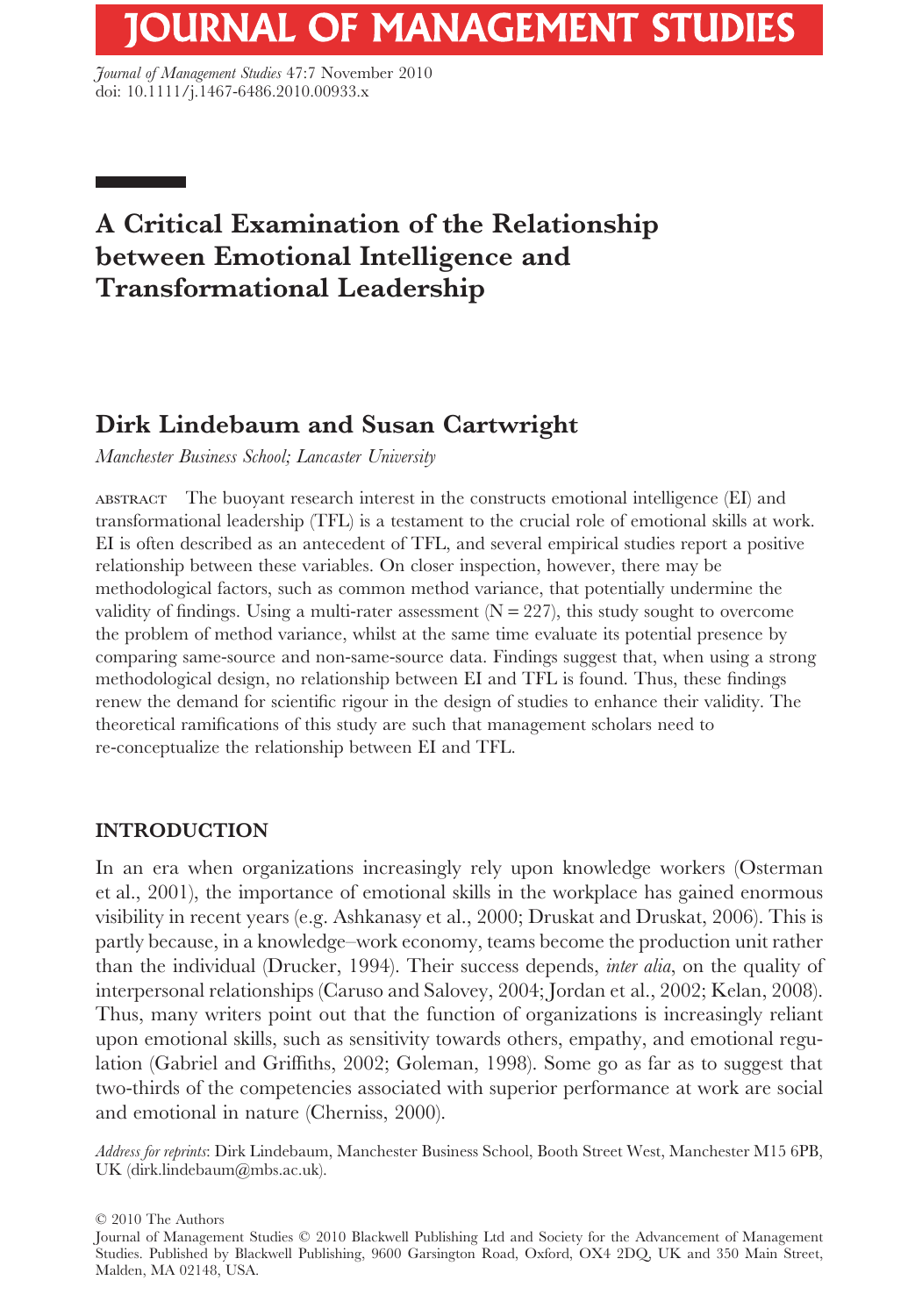Following this, two constructs have especially captured the imagination of management scholars and psychologists: emotional intelligence (EI) and transformational leadership (TFL). Whilst several accounts underlie their heightened importance (see Cartwright and Pappas, 2008), quickly changing and turbulent organizational environments contributed a fair share to the advocacy of both constructs in management and psychology (e.g. Bass, 1985; Druskat and Druskat, 2006). Both EI and TFL are emotionladen constructs (George, 2000) and the former has been suggested to be an antecedent of the latter (Brown and Moshavi, 2005). In consequence, the relationship between these constructs has been zealously studied in recent years, both theoretically (Ashkanasy and Daus, 2005; Austin et al., 2008; Küpers and Weibler, 2006) and empirically (Butler and Chinowsky, 2006; Duckett and Macfarlane, 2003; Leban and Zulauf, 2004). In their entirety, these studies appear to suggest that the relationship between EI and TFL is largely corroborated.

However, serious reservations have been raised in terms of accepting results from studies examining the relationship between EI and leadership. Antonakis (2003), in particular, criticizes the failure of many studies to avoid common method variance (CMV). Similar concerns are echoed elsewhere (Kroeck et al., 2004). The present study acknowledges these concerns and extends them to the theory of EI and TFL, a nexus that has also been questioned in a recent and pithy exchange between proponents and critics of EI (Antonakis et al., 2009). The above criticism should be understood in light of claims that EI explains 34 per cent of the variance in a measure of TFL (Butler and Chinowsky, 2006), which is an above-average percentage in social science research (Pallant, 2005). To date, the management literature has not adequately addressed the methodological challenge of overcoming CMV, whilst at the same time permitting an evaluation of its potential presence in the aforementioned relationship.

This article seeks to remedy this deficiency. First, it provides a rationale for utilizing a particular conceptualization of EI. Second, it synthesizes the theoretical concepts of EI and TFL and offers an overview of empirical studies that have investigated the interface between the two. It then proceeds to explain briefly the methodological concerns related to CMV and the implications for research designs. The resultant design of this study explores the relationship between EI and TFL, taking account of CMV. Finally, the article discusses its findings in relation to previous studies, its limitations, and recommendations for future research.

#### **EMOTIONAL INTELLIGENCE**

EI has been variously defined in the current literature. For instance, Mayer and Salovey (1997) define EI as the 'ability to perceive accurately, appraise, and express emotion; the ability to access and/or generate feelings when they facilitate thought; the ability to understand emotion and emotional knowledge; and the ability to regulate emotions to promote emotional and intellectual growth' (p. 10). However, other writers have adopted a broader perspective on EI, thereby extending the cognitive ability model of Mayer and Salovey (1997). These conceptualizations incorporate additional factors such as zeal, persistence, or assertiveness (e.g. Bar-On, 1997; Goleman, 1995), and thus include personality traits in addition to mental abilities. The above extension has crucial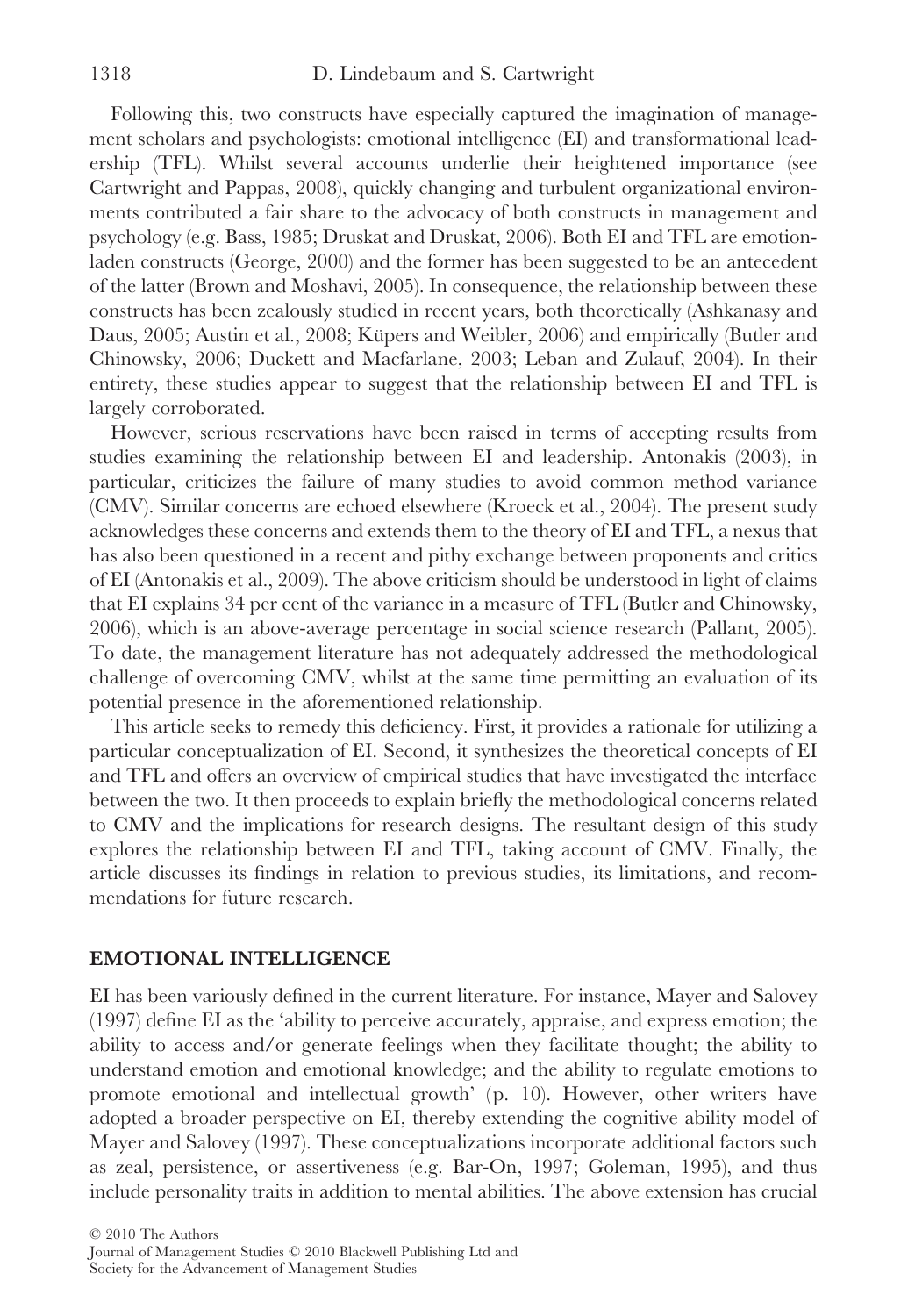implications for how EI is operationalized. That is, even if EI inventories tap into the same sampling domains (e.g. emotion perception), the resultant operationalization of ability-based and self-report measures is fundamentally different (Davey, 2005). This view is strongly informed by the work of Petrides and Furnham (2001), who proposed the taxonomy of trait and ability EI. According to Petrides et al. (2007, p. 273), trait EI can be defined as 'emotion-related dispositions and self-perceptions'. Trait EI relies upon self-report measures (e.g. the Emotional Quotient Inventory, EQ-i) and assesses typical or preferred modes of behaviour, whereas the latter uses ability measures (e.g. the Mayer–Salovey–Caruso Emotional Intelligence Test, MSCEIT), with right or wrong answers, and refers to maximum performance in processing emotional information (Mayer and Salovey, 1997).

Both trait and ability EI approaches have received a fair share of critical evaluation. These concern, *inter alia*, the conceptual overlap of trait EI with traditional personality factors (O'Connor and Little, 2003) and the objective determination of correct responses to test items in the case of ability measures (Brody, 2004). However, representatives of both the trait and ability EI approach maintain that considerable progress of their respective conceptualization has been achieved in recent years (Mayer et al., 2004; Petrides et al., 2007).

This study adopts the trait EI conceptualization as a framework of analysis for two main reasons. First, some self-report measures within the trait EI tradition have demonstrated excellent psychometric properties in terms of construct validity as well as predictive and incremental validity over and above personality and other so-called trait EI measures (e.g. Freudenthaler et al., 2008; Law et al., 2004; Wong and Law, 2002). Furthermore, the time required to complete some self-report measures is considerably shorter than the ability measure of EI, which is a crucial factor in negotiating access to organizations. Second, self-report measures are susceptible to the effects of social desirability (Schutte et al., 1998). In response to this, several scholars have called for the use of multi-rater assessments to overcome this methodological weakness of trait EI measures (Roberts et al., 2001). Such sentiment is also echoed by Matthews et al. (2004), who emphatically argue that validation studies of this kind 'are urgently needed' (p. 184), though as yet not widely undertaken. The design of this study takes this view into account.

# **Synthesizing EI and TFL**

The interface between the concepts of EI and TFL has been subject of intense scientific scrutiny in recent years (Antonakis et al., 2009; Brown and Moshavi, 2005; Küpers and Weibler, 2006). In this section, this is explored first with regard to the conceptual proximity between EI and TFL, followed by a detailed discussion of empirical studies that examined their relationship.

Whilst TFL has been variously defined, Burns (1978) characterizes the transformational leader as someone who 'looks for potential motives in followers, seeks to satisfy higher needs, and engages the full person of the follower' (p. 4). He goes on to suggest that the result 'is a relationship of mutual stimulation and elevation that converts followers into leaders and may convert leaders into moral agents' (p. 4). Bass and Avolio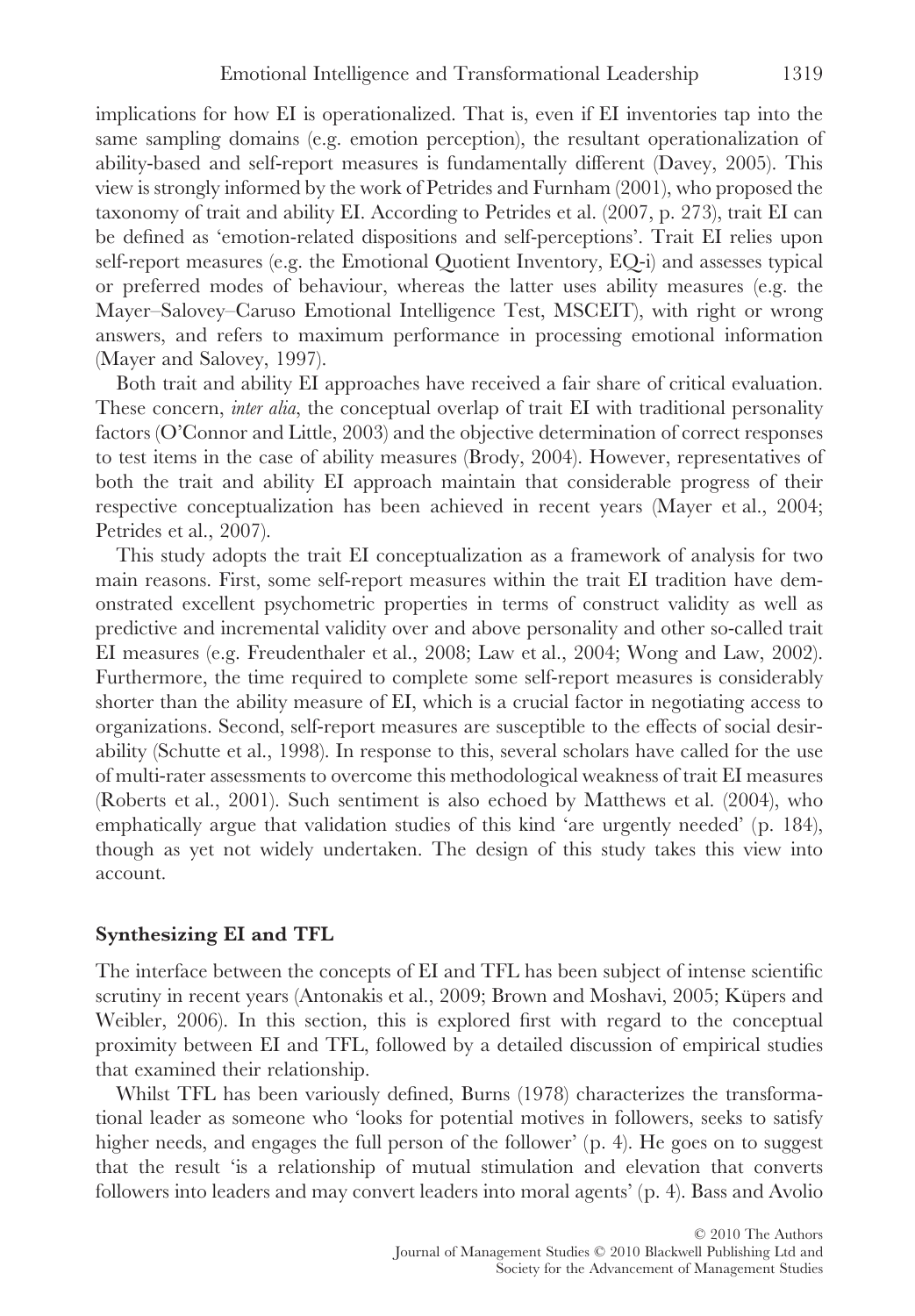(1994) have refined earlier research on TFL (e.g. Bass, 1985) and deconstructed the concept into four components (i.e. the 'four I's'). These are denoted as: (1) idealized influence, (2) inspirational motivation, (3) intellectual stimulation, and (4) individualized consideration. Briefly, transformational leaders who exercise idealized influence provide a vision and sense of mission, instil pride, and are admired and respected by their followers, who often seek to emulate them (Avolio et al., 1991). Transformational leaders use inspirational motivation to communicate high expectations, often drawing on symbolic messages to provide meaning to their followers' work (Bass, 1990). Intellectual stimulation concerns the leader's efforts to help followers be creative and innovate by questioning assumptions and prompting them to approach old situations in novel ways (Avolio et al., 1991). Finally, transformational leaders tend to exercise individualized consideration towards their followers by paying close attention to each individual's needs for progression and achievement (Bass, 1990). A rich stock of studies suggests that TFL can be a very effective form of leadership ( Jansen et al., 2008; Rowold and Heinitz, 2007).

Caruso and Salovey (2004) argue that it is rather difficult to inspire individuals, to challenge their prevalent assumptions, and to enable them, without being emotionally intelligent. For instance, it may be difficult for a leader to exercise individualized consideration, intellectual inspiration, inspirational motivation, and idealized influence without the ability to accurately appraise and express emotions in the self and others in the first place (see Küpers and Weibler, 2006). This is fundamentally important because failure to do so would create a dissonance between the leader and follower, thereby preventing the very transformational process from taking effect. Likewise, the use of emotions to facilitate thinking may be conducive to instil confidence or hope in followers who feel overwhelmed by the task at hand, thus being closely linked to inspirational motivation. Understanding the causes of emotions and how they change over time aids the leader in arousing enthusiasm and optimism for a proposed activity or change, as well as shifting the mood by inducing a more cautious atmosphere if decisions carry high risks (George, 2000; Yukl, 2006). Such activities are captured, for instance, in the intellectual stimulation and inspirational motivation dimension of TFL theory (Küpers and Weibler, 2006). Lastly, the management of emotions in the self and others is reflected, *inter alia*, in the individualized consideration component of TFL. Stated another way, some leaders may be able to rebuild the confidence of a downtrodden and crestfallen follower, using words and suggestions they know the followers will be receptive to (George, 2000; Yukl, 2006).

Given the transformational nature of the four I's, some argue that leaders of this type enable their followers to become leaders themselves (Hunt, 1991; Kuhnert, 1994). Because transformational leaders develop an emotion-laden relationship with their followers (Bass and Avolio, 1994), and EI has been described as vital for functioning interpersonal relationships (Caruso and Salovey, 2004), the growing interest of leadership scholars in the relationship between EI and TFL would seem to be self-explanatory.

In recent years, numerous studies have examined empirically the link between EI and TFL. The literature review permits the classification of these studies into three prominent streams. Stream 1 includes those studies that collected data concerning trait EI and TFL from the same source using self-report measures. Stream 2 features studies that admin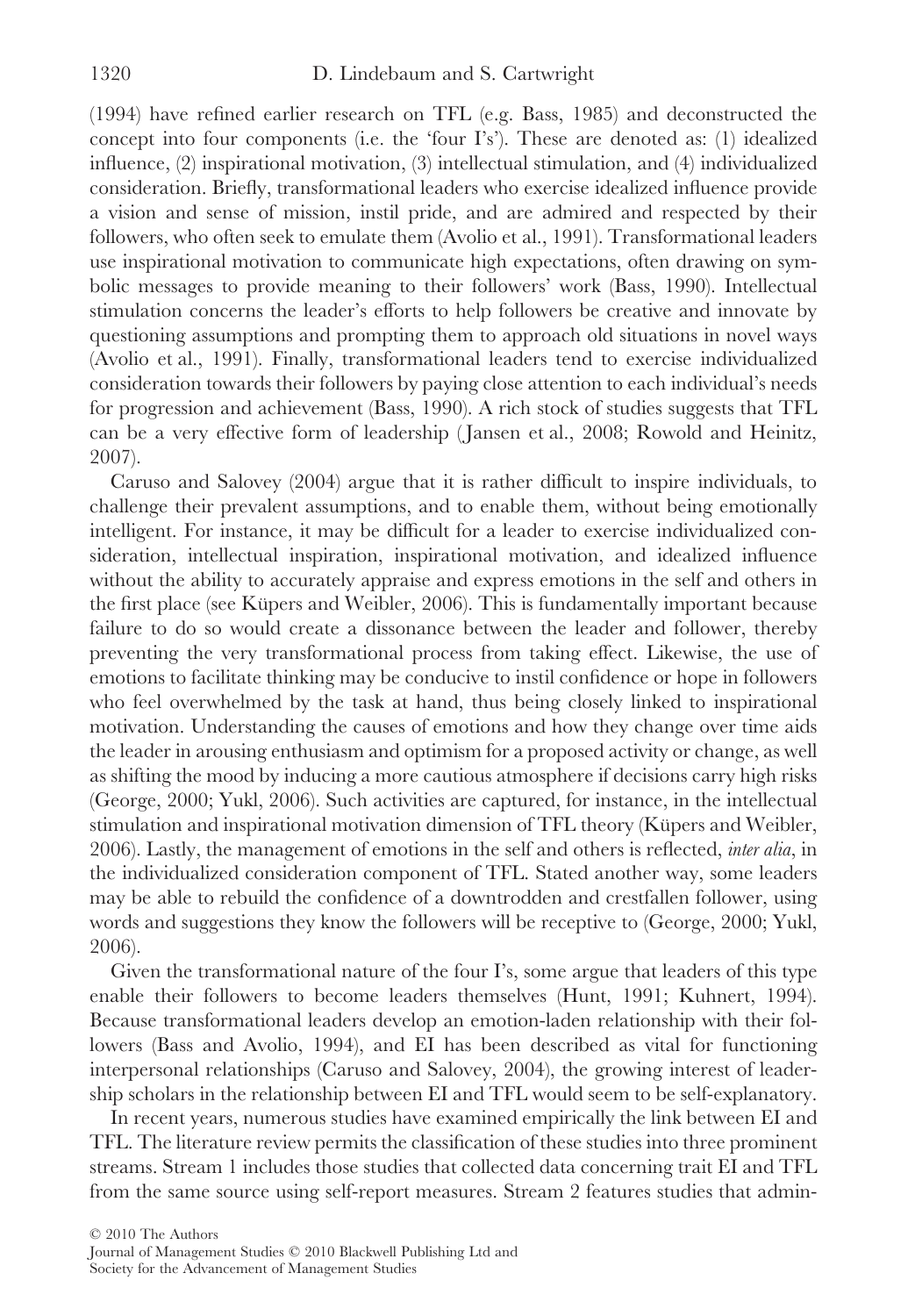istered trait EI and TFL questionnaires to different raters. Finally, studies pertaining to Stream 3 used an ability-based measure of EI and collected data relative to TFL from a different source.

*Examples of Stream 1 studies.* Gardner and Stough (2002) have examined the relationship between trait EI and TFL in a sample of 110 high-level managers. Trait EI is measured by means of the Swinburne University Emotional Intelligence (SUEIT), whereas TFL has been assessed via the Multifactor Leadership Questionnaire (MLQ). Data derived from both questionnaires are self-reported. Findings produced in this study indicate a strong and significant correlation between trait EI and TFL, both at the total score  $(r = 0.68, p < 0.01)$  and subscale level  $(r = 0.27 \text{ to } 0.64, p < 0.01)$ . In the process of conducting stepwise regression analysis, the dimension 'understanding of emotions external' emerged as the strongest predictor of TFL  $(\beta = 0.55, p < 0.01)$ . Note, however, that stepwise regression is often seen as a flawed procedure (Thompson, 1995). Mandell and Pherwani (2003) also document a relationship between trait EI and TFL in a small sample  $(n = 32)$  of retail managers. In this study, the researchers administered the self-report measures MLQ (5x-revised) and the EQ-i (Bar-On, 1997). Hierarchical regression analysis demonstrates that trait EI is a significant predictor of TFL ( $\mathbb{R}^2 = 0.25$ , p < 0.05), suggesting that it explains 25 per cent of the variance in the TFL scores. A similar, albeit stronger,  $\mathbb{R}^2$  value was obtained in a study by Butler and Chinowsky (2006). Using the same instruments as Mandell and Pherwani (2003) in a sample of 130 construction executives, they have found that 34 per cent ( $\mathbb{R}^2 = 0.34$ , p < 0.001) of the TFL score is accounted for by the total trait EI score.

*Examples of Stream 2 studies.* Barling et al. (2000) have evaluated TFL behaviours in a sample of 49 managers, each assessed by at least three subordinates. Managers completed the EQ-i, whereas the subordinates had ranked the managers on the MLQ (5x-short). Their findings suggest that high overall trait EI scores are associated with three out of the four TFL factors (i.e. idealized influence, inspirational motivation, and individualized consideration). The fourth factor, intellectual stimulation, was not found to have a significant relationship with trait EI. Note, however, that the findings of this study are not based upon correlational analyses, but on mean differences (i.e. ANCOVA). In contrast, Brown et al. (2006) have found that trait EI, as measured by the EQ-i, does not correlate significantly with any of the MLQ subscales or total scale. These findings were replicated in another study (Brown and Reilly, 2008).

Very few studies have explicitly cautioned against the pitfall of CMV with respect to trait EI and TFL. The study of Barbuto and Burbach (2006) makes a meaningful contribution to the field by using same-source and non-same-source ratings. That is, managers completed a trait EI and TFL scale, whilst colleagues (4–6 per individual) provided another TFL rating relative to the managers. The results of their study suggest that overall trait EI correlates both with the self-ratings of TFL (all MLQ subscales:  $r = 0.21$  to 0.42,  $p < 0.01$ ) and the TFL assessment of colleagues (only two MLQ subscales:  $r = 0.12$  and  $0.13$ ,  $p < 0.05$ ). It is worth stressing that the correlations decrease in strength and significance once non-same-source ratings are considered.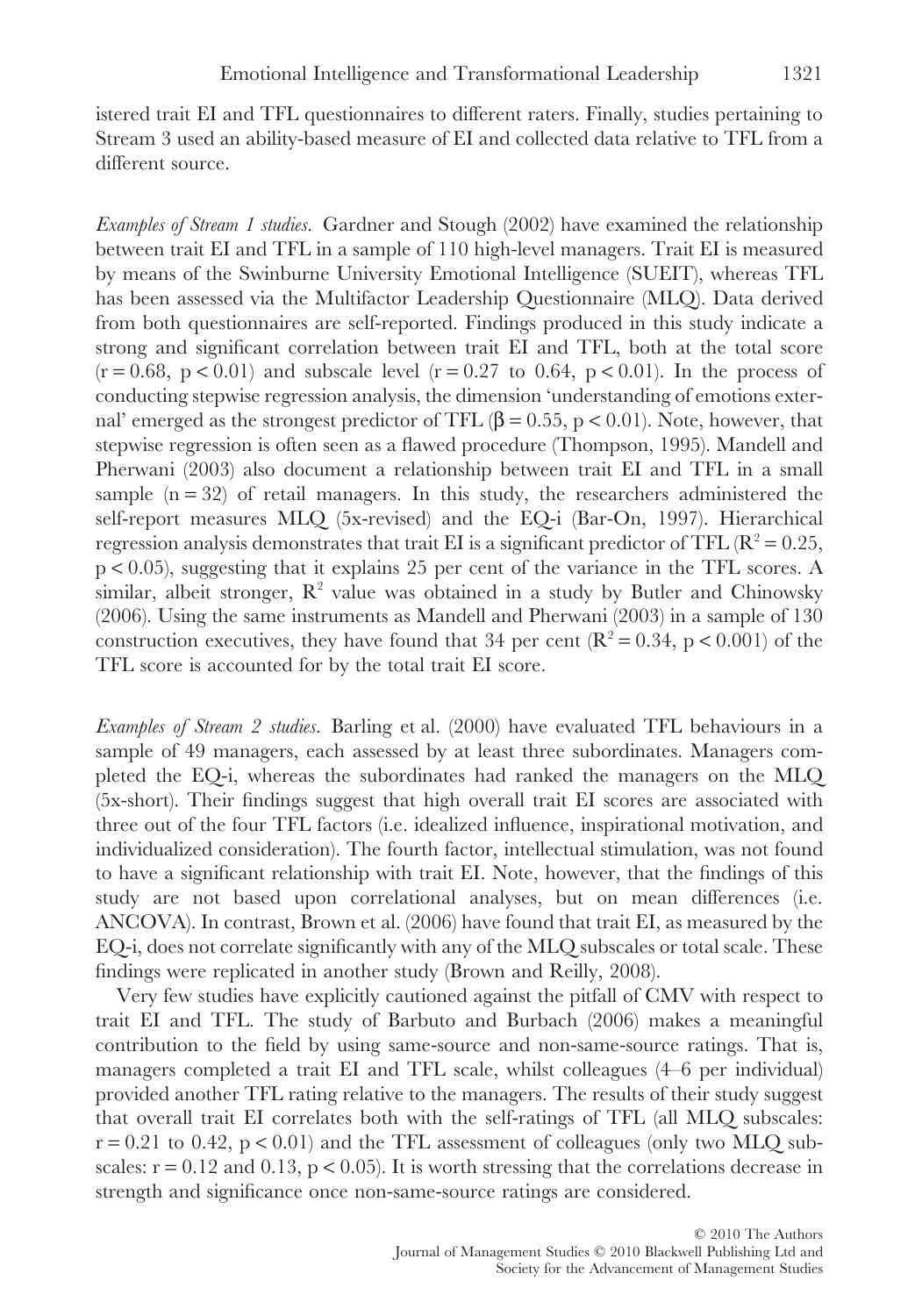*Examples of Stream 3 studies.* Leban and Zulauf (2004) have incorporated an ability measure of EI (MSCEIT, Mayer et al., 2002) in their research design, collecting data concerning EI and TFL from different sources. Here, 24 project managers completed the MSCEIT, whereas an unspecified number of team members and stakeholders assessed the TFL style of those project managers using the MLQ. Leban and Zulauf reported significant and moderately strong correlations between total EI and the inspirational motivation dimension of TFL  $(r = 0.36, p < 0.05)$  as well as correlations of similar significance and strength between the strategic EI component and idealized influence and individual consideration.

In aggregate, however, the array of studies that rely upon same-source ratings in assessing the relationship between trait EI and TFL is considerable (e.g. Butler and Chinowsky, 2006; Downey et al., 2006; Duckett and Macfarlane, 2003; Gardner and Stough, 2002; Mandell and Pherwani, 2003; Palmer et al., 2001). This poses problems in the interpretation of findings, as they can be prone to CMV. It is notable that the number of studies pointing to the potential influence of CMV in the relationship between trait EI and TFL is extremely limited (see Barbuto and Burbach, 2006).

#### **COMMON METHOD VARIANCE**

CMV occurs when the measurement technique introduces systematic variance into the measure (Doty and Glick, 1998). There is now a broad consensus among scholars that it poses a potential problem to the validity of empirical findings (Kline et al., 2000; Podsakoff et al., 2003), though some scholars discern a more serious threat in terms of measurement and construct validity (Mitchell, 1985). Possible causes of CMV concern the collection of the predictor and criterion variables from the same source at the same time using the same measurement technique (see Podsakoff et al., 2003, for a review).

In technical terms, method factors can interact with trait factors in a multiplicative way (Campbell and O'Connell, 1982). In other words, the higher the basic relationship between traits, the higher the method effects. Under this formulation, multiplicative effects are a functional interaction between the 'true' level of trait correlation and the magnitude of method bias. Crucially, the focal point of this study (i.e. the relationship between trait EI and TFL) may be particularly prone to the effects of CMV, as both trait EI and TFL are intrinsically imbued with emotion (e.g. George, 2000). The emergence of the aforementioned multiplicative effect is further exacerbated when only same-source ratings are used.

To prevent CMV, this study followed the guidelines offered by Podsakoff et al. (2003). Whilst these authors propose both procedural and statistical remedies to limit the effects of CMV, they are explicit in their recommendation that the procedural remedy of collecting predictor and criterion variables from different sources is the most effective one. However, as a means of teasing out the presence of CMV in the relationship between trait EI and TFL, same-source ratings are collected as well for the sake of comparison. As a result, our study takes the form of a multi-rater assessment, including project managers, their line managers, and team members. The precise nature of the design and the underling rationale are discussed later in this article.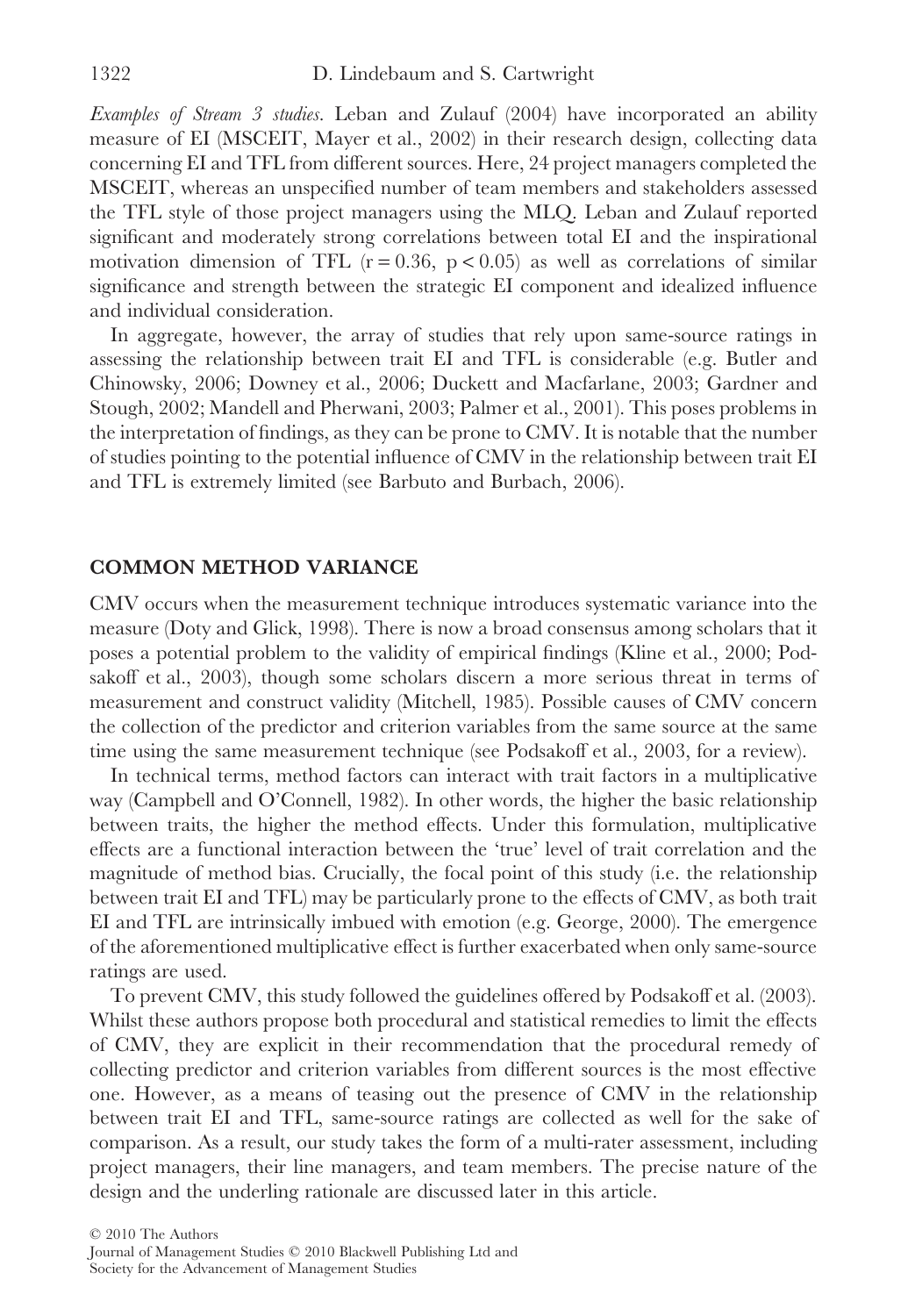# **RESEARCH AIM AND HYPOTHESES**

The overriding aim of this study is to investigate the relationship between trait EI and TFL, whilst taking into account the potential influence of CMV. Such investigation is of decisive importance given that EI is often seen as a predictor of TFL (e.g. Barbuto and Burbach, 2006; Brown and Moshavi, 2005), which then translates into superior leader performance. To recap, the basic logic behind the link between EI and TFL is that EI enables individuals to perceive and understand social contexts, as well as their own and others' emotional states (Brown and Moshavi, 2005). In consequence, inspiring and empowering others, which are key components of TFL theory, may prove difficult without being emotionally intelligent (Caruso and Salovey, 2004).

Assuming that the connection between EI and TFL has been rigorously examined and reliable results are produced, management scholars would be able to: (1) continue advancing theory around these constructs; and (2) use these studies to inform recruitment or development policies. If, however, these results are methodologically questionable, then future theory building is likely to rest upon a shaky foundation and considerable resources may be squandered on policies that are based upon invalid results and add little to the organizational bottom line.

To disentangle the relationship between trait EI and TFL, four hypotheses are articulated and examined in this study. To recap, the most effective way of preventing CMV is to collect the predictor and criterion variables from different sources (Podsakoff et al., 2003). In addition, in situations where correlations are randomly positive and negative and nearing a practical significance of zero, it has been argued that there is a true correlation of zero. In such a case, Lindell and Whitney (2001) argue that there is error variance, but neither method variance nor a true score (i.e. no genuine correlation between two variables). Seen from this perspective, one can argue that large and significant correlations between same-source ratings, coupled with non-significant correlations among ratings from different sources, suggest that CMV exerts a significant influence on the relationship between trait EI and TFL. In order to take account of the rating source (i.e. same-source vs. non-same-source), and to be able to examine the contradiction in the empirical studies reported earlier, it is essential to specify the hypotheses as rival hypotheses; that is, as being mutually exclusive. Therefore:

*Hypothesis 1*: Trait EI self-ratings of managers significantly and positively correlate with the TFL ratings provided by the line manager and team members.

*Hypothesis 2*: Same-source ratings of trait EI and TFL provided by the line manager and team members correlate significantly and positively.

*Hypothesis 3*: Managers' self-ratings of trait EI (subscales) significantly predict total TFL scores provided by the line manager and team members.

*Hypothesis 4*: Same-source ratings of trait EI (subscales) significantly predict total TFL scores.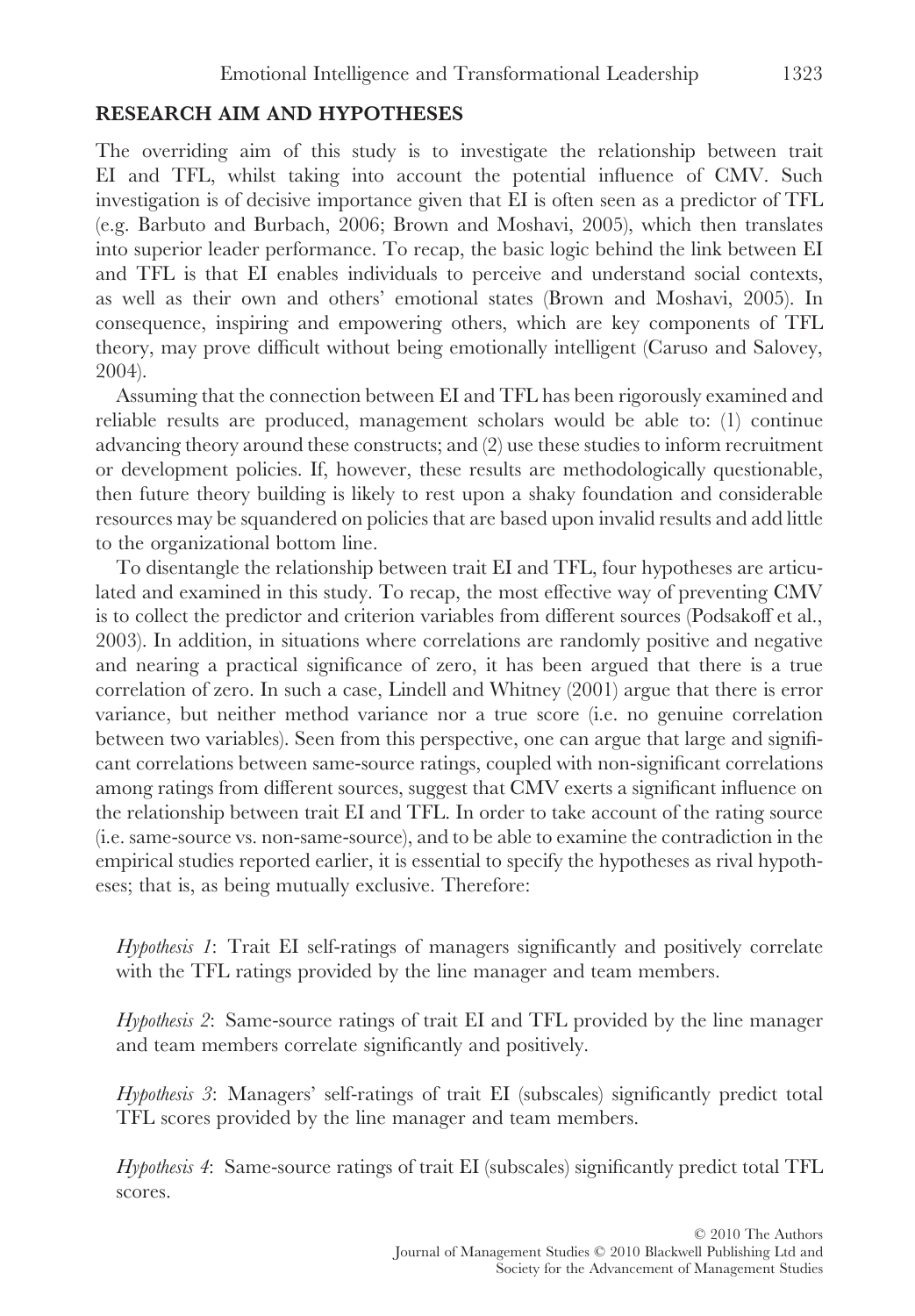Underlying Hypothesis 1 is the view that there is true correlation between trait EI and TFL. A significant correlation would support this hypothesis. In contrast, Hypothesis 2 posits that there is a significant and positive relationship between trait EI and TFL in cases where ratings stem from the same source due to a common method shared. As Hypotheses 1 and 2 are set out as rival hypotheses, they cannot both be supported in the present analysis. The same principle applies to Hypotheses 3 and 4. Pearson's productmoment correlations (*r*) are used to test Hypotheses 1 and 2, whereas Hypotheses 3 and 4 are subjected to multiple regression analysis. Randomization tests were also conducted to enhance the internal validity of findings (Todman and Dugard, 2001).

#### **METHOD**

#### **Sample and Procedure**

This study constitutes a quantitative portion of a larger ongoing mixed-method study into EI, TFL, and their implications for performance in the UK construction industry. The focus of this study rests upon project managers. Irrespective of specialization, the project manager 'oversees the day to day control of the process conducted on-site including liaison with the architect/civil engineer regarding instructions, payments, progress meetings, and commercial dealings with sub-contractors' (Harris and McCaffer, 2001, p. 313). This implies an immense centrality of the project manager's function, especially with a view to ensuring the success of a project (Calvert et al., 1995). To this effect, the project manager has to relate to a variety of different parties involved in the construction process, such as clients, architects, and operatives on site (Harris and McCaffer, 2001). It is in the reconciling of these different social and educational backgrounds that the concept of EI gains prominence, for EI has been described as vital for interpersonal relationships (Caruso and Salovey, 2004). A further reason for investigating the role of project managers stems from a curious contradiction in the extant literature. They embrace a key role in the delivery of a construction project (Dainty et al., 2004). Owing to these factors, trait EI and TFL are hypothesized to be important individual difference variables that help distinguish effective from less effective project managers. This is important because engineering-oriented employees are increasingly seeking individuals with good interpersonal skills in addition to technical expertise (Walesh, 2000). Yet, it must concurrently be pointed out that many project managers are conspicuous through undue egotism, arrogance, and aggressive management style (Harris and McCaffer, 2001; Smithers and Walker, 2000). A recent report (ODPM, 2004) reiterated that the industry's weakness in managing working relationships and the workforce is still prevalent, despite earlier reports having identified this problem already (Egan, 1998; Latham, 1994). The corollary is thus that construction in general, and project managers specifically, constitute an exciting and interesting opportunity to investigate the relationship between trait EI and TFL in an organizational setting. In total, 14 UK construction organizations participated in this study.

As stated earlier, the multi-rater assessment (Foster and Law, 2006) includes three different hierarchical levels. Lawler (1967) discussed the merit of including a multi-rater approach to assessing managerial behaviour at great length. In short, the line managers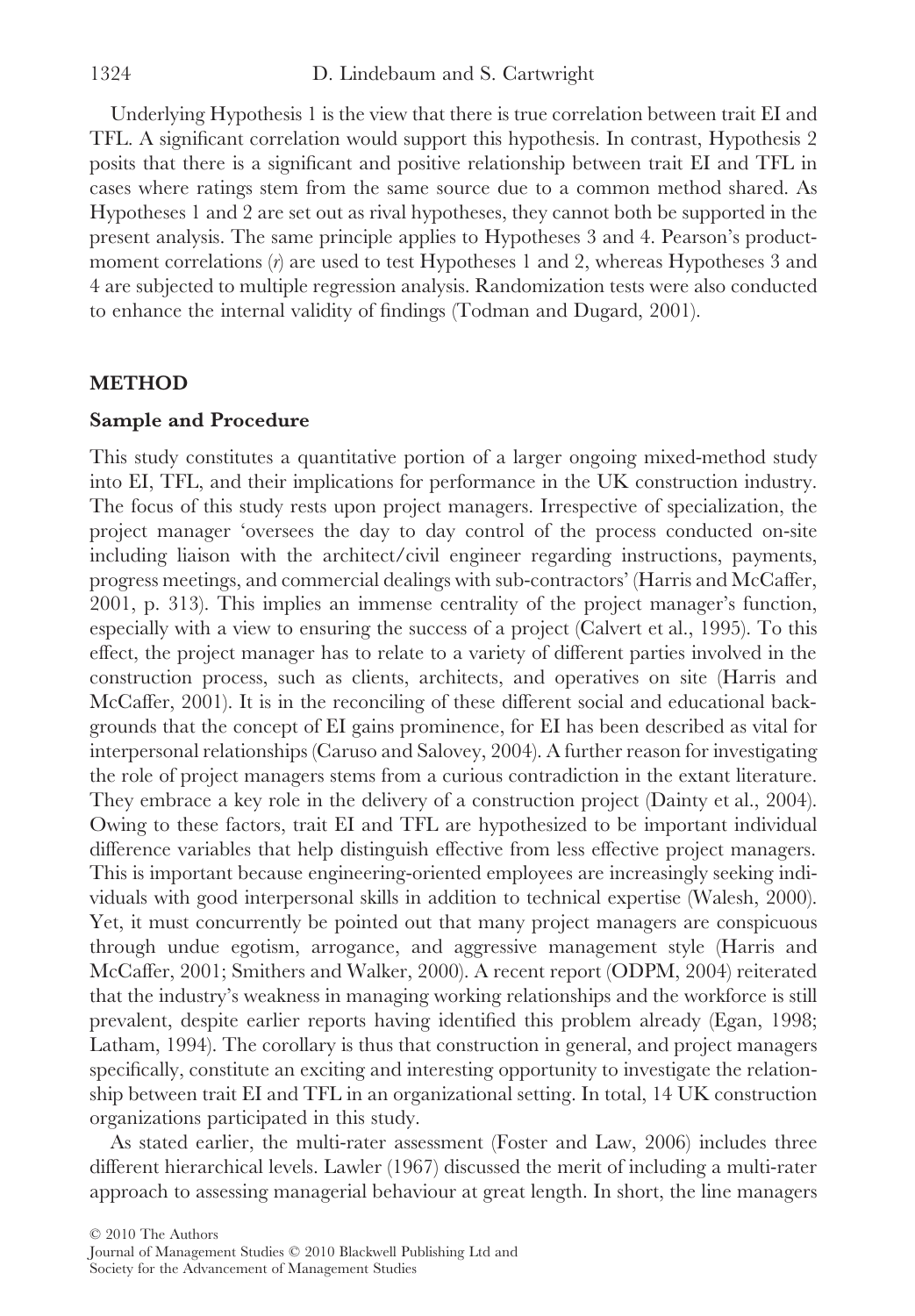are traditionally included as they know best how the manager's job behaviour contributes to the overall targets of the organization. Team member ratings are relevant since they are able to observe more of their managers' behaviour than peers or line managers. Studies in the area of multi-rater assessments have used pairs of raters from the same class (Atkins and Wood, 2002; Semmer et al., 1996). The use of pairs of raters helps attenuate the problem of different raters having different perspectives on behaviour (Lieberman, 1956). In the case of leadership assessments, some posit that the perspective of team members must be adopted (Meindl, 1995). The formation of a pair of raters at this level is thus advisable. Lastly, self-ratings are pertinent insofar as the individuals' self-perceptions are meaningful determinants of their future behaviour (Lawler, 1967).

Thus, the multi-rater assessment comprised a number of clusters, each of which containing four individuals. That is, a project manager (i.e. the focal individual), a line manager, and two team members (A and B). It was stipulated with participating companies that the project should at least have run for three months, so that the raters are reasonably able to evaluate the project managers. The project managers assessed their own EI, whereas team members A and B, as well as the line managers, assessed the EI of project managers, along with their leadership styles. Overall, 404 questionnaires were distributed (i.e. 101 clusters) and 227 were returned. More specifically, 55 project managers, 62 line managers, 59 team members A, and 51 team members B returned their questionnaires via postal mail to the author.[1] Thus, data were collected at the team member, project manager, and line manager level. As we were interested in generating as many correlational combinations as possible to examine the potential influence of CMV irrespective of level analysis, we did not aggregate the data, particularly not the team member ratings. Antonakis et al. (2004) furthermore note that, if a leader's behaviour is not homogeneously viewed by followers, then the behaviour of the leader operates at the individual level of analysis. They argue that 'any inferences that are made should be based on the individual and use individual-level data, because individual responses are independent' (p. 63). Due to the lack of correlation between team members A and B regarding EI (see Table II), further support for not aggregating the team member ratings was obtained. Crucially still, Hunt (1991) notes that leadership assessments by follower may be no more than a reflection of their cognitive structures, an issue also raised in the context of CMV (see Podsakoff et al., 2003). It should be noted that it was of concern to generate as many as possible rating combinations to more rigorously examine the effects of CMV, and not, as undertaken by Atwater and Yammarino (1992), to examine the agreement between self and other ratings.

The response rate amounted to 56.2 per cent and is well within the range of published studies in the field of organizational research (Mitchell, 1985). The mean age of the project manager sample was 44 years (median  $=$  43; SD  $=$  8.91), with age ranging from 26 to 66 years ( $n = 55$ ). Years working in construction varied between 1 and 35 years, the mean being 12.3 years (median  $= 8.50$ ; SD  $= 9.49$ ). All project managers were men. In line with the need to control for fixed effects in regression analyses (e.g. Judge et al., 1985), data on the financial volume of the projects were collected as a proxy measure for firm size (mean =  $\text{\textsterling}26.17$  million; median =  $\text{\textsterling}21.25$  million;  $SD = \text{\textsterling}21.47$  million).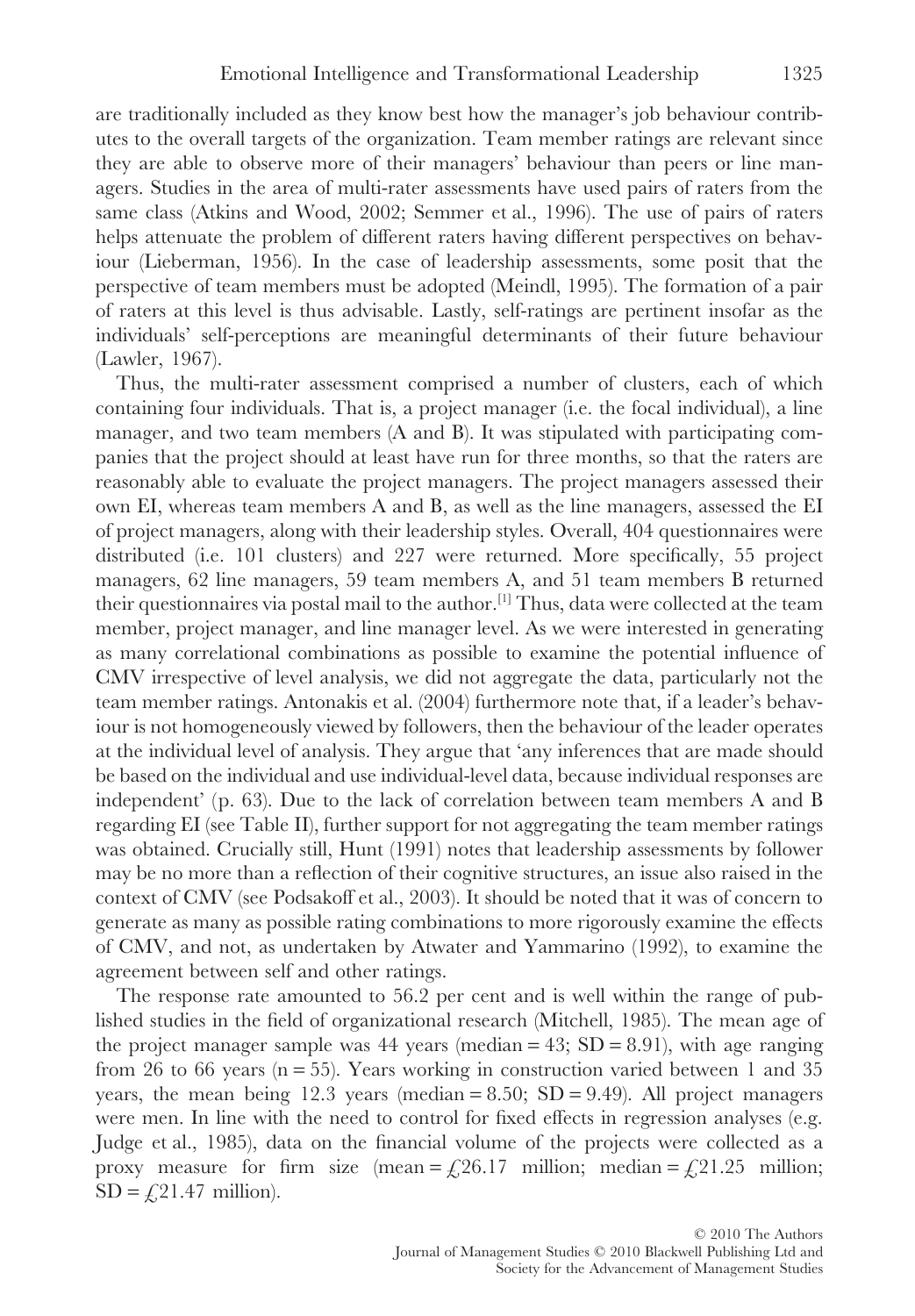# **Research Instruments**

*EI measure.* This study administered the Wong and Law Emotional Intelligence Test (WLEIS, Wong and Law, 2002), which is a self-report measure of EI (i.e. a trait EI measure). The four emotional abilities explored and respective example items are highlighted in Table I. Note that these are only four of the many trait EI sampling domains currently used in the literature (see Austin et al., 2008, for a review). The WLEIS contains 16 items *in toto*. The response rate is a 7-point Likert-type scale  $(1 = \text{totally})$ disagree to 7 = totally agree). In this study, the coefficient alphas (Cronbach's) for the four dimensions across all ratings ranged between 0.66 and 0.94, albeit only two out of 16 values were below the recommend  $\alpha \geq 0.7$  (Pallant, 2005).

*TFL measure.* A short research version of the Transformational Leadership Questionnaire (TLQ-Public, Alimo-Metcalfe and Alban-Metcalfe, 2001) was used. The TLQ version for the private sector (the (Engaging) TLQ-Private) has only been published recently (Alban-Metcalfe and Alimo-Metcalfe, 2007), and was not available at the time this study was conducted. The adoption of this measure lies in the fact that there has been mounting concern about the relevance and generalizability of transformational leadership dimensions that emerged from North American studies using the MLQ in relation to UK organizations (e.g. Alimo-Metcalfe and Alban-Metcalfe, 2001; Smith et al., 1989). In weighing up the benefits of either measure, cultural specificity was given priority over and above contextual concerns. That is, whilst the TLQ measure has been developed primarily for the public sector, it is likely to be a more appropriate measure for a UK sample than the US-centred MLQ. The six dimensions explored in the TLQ and one respective example item are highlighted in Table I. Taken together, these dimensions include 32 items. The scale is rated on 6-point Likert-type scale, where 1 represents 'strongly disagree' and 6 'strongly agree'. In addition, the scaling permits individuals to choose from the options 'Don't know' and 'Not relevant'.

| <i>WLEIS</i> (16 items)              |                                                                                                                        |
|--------------------------------------|------------------------------------------------------------------------------------------------------------------------|
| Dimension                            | Example item                                                                                                           |
| Self-emotion appraisal (SEA)         | I really understand what I feel.                                                                                       |
| Others' emotion appraisal (OEA)      | I have good understanding of the emotions of people around me.                                                         |
| Use of emotion (UOE)                 | I would always encourage myself to try my best.                                                                        |
| Regulation of emotion (ROE)          | I can always calm down quickly when I am very angry.                                                                   |
| $TLQ(32 \text{ items})$              |                                                                                                                        |
| Showing genuine concern (SGC)        | The leader is sensitive to my needs/aspirations.                                                                       |
| Networking and achieving (NaA)       | [The leader] is able to communicate effectively to the public/<br>community the vision of the organization/department. |
| Enabling $(E)$                       | [The leader] empowers me by trusting me to take decisions/initiatives<br>on important matters.                         |
| Being honest and consistent<br>(BHC) | The leader is consistent in what he/she says and in what he/she<br>does.                                               |
| Being accessible (BA)                | [The leader] is accessible to staff at different levels.                                                               |
| Being decisive (BD)                  | [The leader] is decisive when required to be so.                                                                       |

Table I. Dimensions and example items of research instruments

© 2010 The Authors

Journal of Management Studies © 2010 Blackwell Publishing Ltd and Society for the Advancement of Management Studies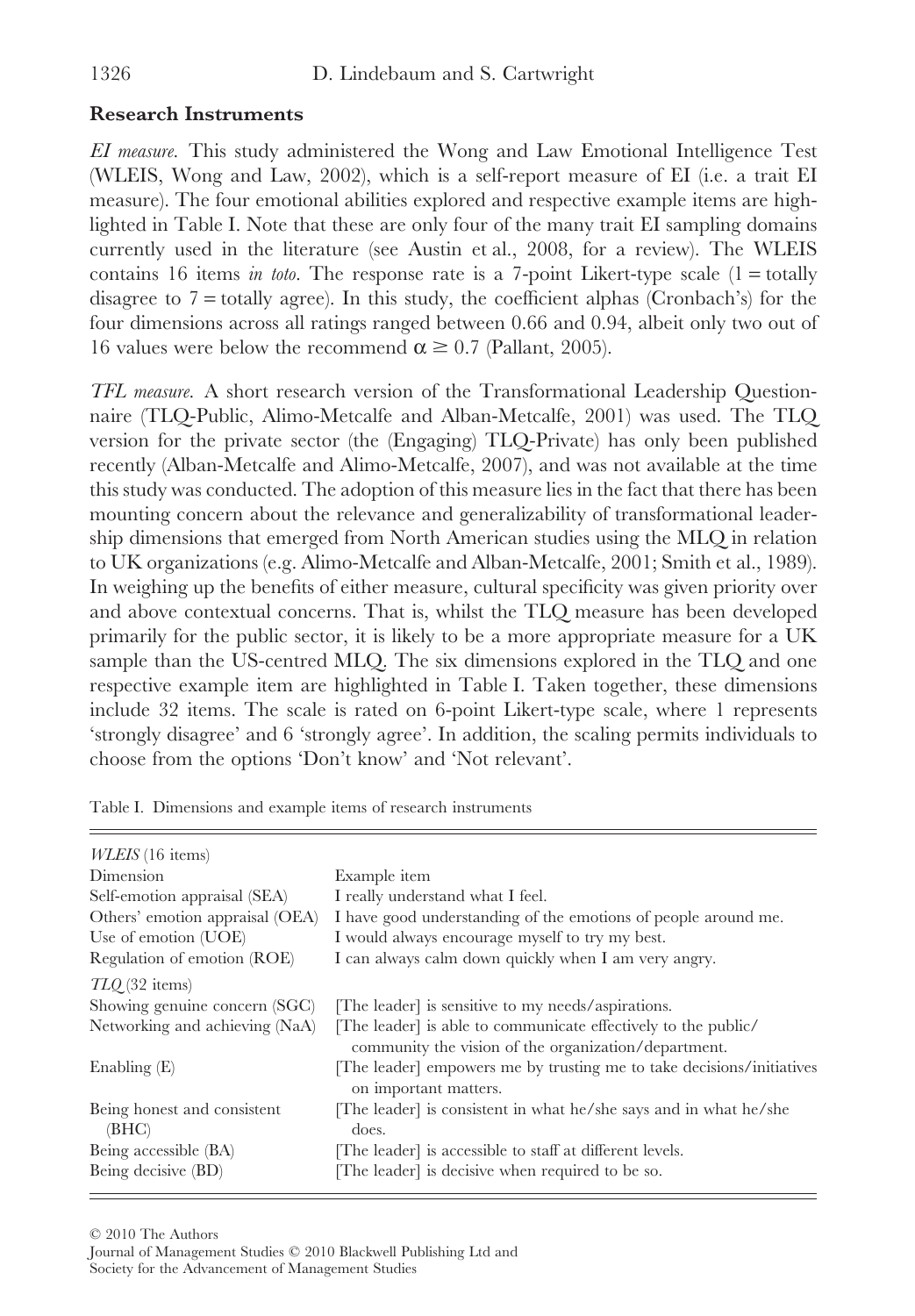In this study, most scales satisfied the requirements for estimated internal consistency of  $\alpha \geq 0.7$  (Pallant, 2005). Previous studies (Alimo-Metcalfe and Alban-Metcalfe, 2005) also report  $\alpha$ 's  $\geq 0.7$  (i.e. 0.83–0.96 (n = 2013)). Inter-item correlations in that study ranged from 0.34 to 0.73 (see Table II for corresponding values of this study). However, the exceptions in this study are the team member B's values of *being accessible* (BA) and *being decisive* (BD), as well as the line managers' ratings for *being accessible* (BA). Despite the low  $\alpha$ -values, these scales were retained for two reasons. First, the low alphas did not repeat themselves in other ratings. Second, the slightly lower reliability of these dimensions need not automatically give rise to concern. Guilford (1954) notes that 'for some purposes, even a test of low reliability adds enough to prediction to justify its use, particularly when used in a battery along with other tests' (p. 389). Owing to the inclusion of two tests, in addition to collecting data from multiple sources, these scales were retained for analysis.

#### **Analysis**

Pearson's product–moment correlations (*r*) were applied to test Hypotheses 1 and 2, whereas Hypotheses 3 and 4 were subjected to multiple regression analysis. Where appropriate, one-way ANOVAs were conducted to explore the differences amongst the ratings and to conduct randomization tests. Table II contains the descriptive statistics for both scores across all ratings in addition to the correlations between all research variables in this study (i.e. the total and subscales of both trait EI and TFL measures). The nature of the multi-rater assessment is such that, for some cases, not all members of a particular cluster returned their questionnaires. That is, the line managers and team members A returned the questionnaire, but not the project managers and team members B. Thus, the sample size can vary slightly for each correlation, as reflected in the *n*-ranges provided.

Inspection of Table II reveals a distinct pattern between same-source ratings of trait EI and TFL. That is, line managers' ratings of trait EI and TFL correlate significantly to a moderate and strong degree  $(r = 0.21 \text{ to } 0.29, p < 0.05; r = 0.31 \text{ to } 0.63, p < 0.01)$ . The pattern repeats itself when considering ratings of team members A and B, respectively  $(r = 0.30, p < 0.05; r = 0.43$  to 0.79,  $p < 0.01$  and  $r = 0.26$  to 0.35,  $p < 0.05; r = 0.33$  to  $(0.61, p < 0.01)$ . The large number of negative correlations between the line manager and team member ratings indicate that they are rather incongruent. In other words, a different response tendency manifests itself that distinguishes line manager and team member ratings.

Inconsistent with Hypothesis 1, correlations between the project managers' trait EI self-ratings and other TFL ratings do not reach the level of statistical and practical significance typically desired. The few significant correlations are too weak an indication, as at the 95% confidence level, 1 in 20 correlations can reach statistical significance at random (Field, 2005). However, correlations are consistent with Hypothesis 2, which predicted significant correlations between same-source ratings of trait EI and TFL. It is worth noting that non-same-source correlations often border on a practical significance of zero, and are randomly positive and negative.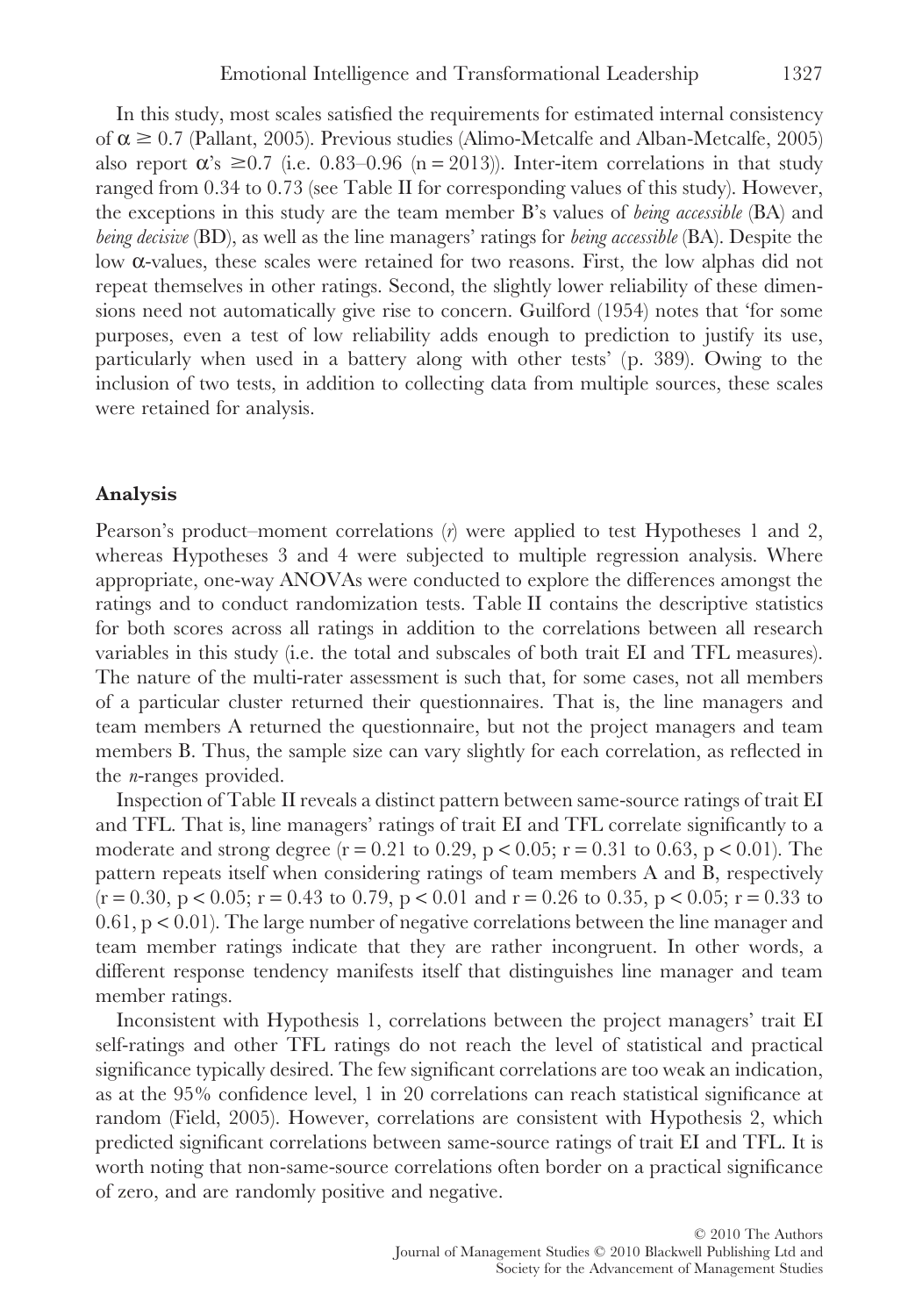| 8.69<br>0.59<br>0.75<br>0.94<br>0.75<br>0.33<br>0.93<br>0.75<br>$1.22$<br>6.97<br>0.97<br>0.55<br>0.80<br>0.87<br>0.99<br>$\begin{array}{l} \n\Box \quad \text{CG} \quad \text{CG} \quad \text{CG} \quad \text{CG} \quad \text{CG} \quad \text{CG} \quad \text{CG} \quad \text{CG} \quad \text{CG} \quad \text{CG} \quad \text{CG} \quad \text{CG} \quad \text{CG} \quad \text{CG} \quad \text{CG} \quad \text{CG} \quad \text{CG} \quad \text{CG} \quad \text{CG} \quad \text{CG} \quad \text{CG} \quad \text{CG} \quad \text{CG} \quad \text{CG} \quad \text{CG} \quad \text{CG} \quad \text{CG} \quad \text{CG} \quad \text{CG} \quad \text{CG$<br>6. TMB Total El<br>1. TMA Total El<br>11. LM Total E<br>$14.\mathrm{UOE} \newline 15.\,\mathrm{ROE} \newline 16.\,\mathrm{PM\,Total\, EI}$<br>9. UOE<br>10. ROE<br>12. SEA 13. OEA<br>4. UOE<br>8. OEA<br>3. OEA<br>5. ROI<br>7. SEA<br>2. SEA | s a grand conservation of the second conservation of the second conservation of the second conservation of the<br>A grand conservation of the second conservation of the second conservation of the second conservation of the s<br><br>$0.88*$<br>$0.80*$<br>$0.17$<br>$0.26*$<br>$0.40*$<br>$0.82$ <sup>3</sup><br>$\begin{array}{c} 0.15 \\ 0.08 \end{array}$<br>0.15<br>$-0.14$<br>0.21 |          |                                                                                                                                                                                                                                |                                                                                                                                                                                                                                   |  |  |                                                                      |                                                                                                                                                                                                                                                                                                                                                                                                              |  |  |                                                                                                                                                                                                                                                                                                                                                                                                                       |  |
|------------------------------------------------------------------------------------------------------------------------------------------------------------------------------------------------------------------------------------------------------------------------------------------------------------------------------------------------------------------------------------------------------------------------------------------------------------------------------------------------------------------------------------------------------------------------------------------------------------------------------------------------------------------------------------------------------------------------------------------------------------------------------------------------------------------------------------------------------------------------------------------------------|---------------------------------------------------------------------------------------------------------------------------------------------------------------------------------------------------------------------------------------------------------------------------------------------------------------------------------------------------------------------------------------------|----------|--------------------------------------------------------------------------------------------------------------------------------------------------------------------------------------------------------------------------------|-----------------------------------------------------------------------------------------------------------------------------------------------------------------------------------------------------------------------------------|--|--|----------------------------------------------------------------------|--------------------------------------------------------------------------------------------------------------------------------------------------------------------------------------------------------------------------------------------------------------------------------------------------------------------------------------------------------------------------------------------------------------|--|--|-----------------------------------------------------------------------------------------------------------------------------------------------------------------------------------------------------------------------------------------------------------------------------------------------------------------------------------------------------------------------------------------------------------------------|--|
|                                                                                                                                                                                                                                                                                                                                                                                                                                                                                                                                                                                                                                                                                                                                                                                                                                                                                                      |                                                                                                                                                                                                                                                                                                                                                                                             |          |                                                                                                                                                                                                                                |                                                                                                                                                                                                                                   |  |  |                                                                      |                                                                                                                                                                                                                                                                                                                                                                                                              |  |  |                                                                                                                                                                                                                                                                                                                                                                                                                       |  |
|                                                                                                                                                                                                                                                                                                                                                                                                                                                                                                                                                                                                                                                                                                                                                                                                                                                                                                      |                                                                                                                                                                                                                                                                                                                                                                                             |          |                                                                                                                                                                                                                                |                                                                                                                                                                                                                                   |  |  |                                                                      |                                                                                                                                                                                                                                                                                                                                                                                                              |  |  |                                                                                                                                                                                                                                                                                                                                                                                                                       |  |
|                                                                                                                                                                                                                                                                                                                                                                                                                                                                                                                                                                                                                                                                                                                                                                                                                                                                                                      |                                                                                                                                                                                                                                                                                                                                                                                             |          |                                                                                                                                                                                                                                |                                                                                                                                                                                                                                   |  |  |                                                                      |                                                                                                                                                                                                                                                                                                                                                                                                              |  |  |                                                                                                                                                                                                                                                                                                                                                                                                                       |  |
|                                                                                                                                                                                                                                                                                                                                                                                                                                                                                                                                                                                                                                                                                                                                                                                                                                                                                                      |                                                                                                                                                                                                                                                                                                                                                                                             |          |                                                                                                                                                                                                                                |                                                                                                                                                                                                                                   |  |  |                                                                      |                                                                                                                                                                                                                                                                                                                                                                                                              |  |  |                                                                                                                                                                                                                                                                                                                                                                                                                       |  |
|                                                                                                                                                                                                                                                                                                                                                                                                                                                                                                                                                                                                                                                                                                                                                                                                                                                                                                      |                                                                                                                                                                                                                                                                                                                                                                                             |          |                                                                                                                                                                                                                                |                                                                                                                                                                                                                                   |  |  |                                                                      |                                                                                                                                                                                                                                                                                                                                                                                                              |  |  |                                                                                                                                                                                                                                                                                                                                                                                                                       |  |
|                                                                                                                                                                                                                                                                                                                                                                                                                                                                                                                                                                                                                                                                                                                                                                                                                                                                                                      |                                                                                                                                                                                                                                                                                                                                                                                             |          |                                                                                                                                                                                                                                |                                                                                                                                                                                                                                   |  |  |                                                                      |                                                                                                                                                                                                                                                                                                                                                                                                              |  |  |                                                                                                                                                                                                                                                                                                                                                                                                                       |  |
|                                                                                                                                                                                                                                                                                                                                                                                                                                                                                                                                                                                                                                                                                                                                                                                                                                                                                                      |                                                                                                                                                                                                                                                                                                                                                                                             |          |                                                                                                                                                                                                                                |                                                                                                                                                                                                                                   |  |  |                                                                      |                                                                                                                                                                                                                                                                                                                                                                                                              |  |  |                                                                                                                                                                                                                                                                                                                                                                                                                       |  |
|                                                                                                                                                                                                                                                                                                                                                                                                                                                                                                                                                                                                                                                                                                                                                                                                                                                                                                      |                                                                                                                                                                                                                                                                                                                                                                                             |          |                                                                                                                                                                                                                                |                                                                                                                                                                                                                                   |  |  |                                                                      |                                                                                                                                                                                                                                                                                                                                                                                                              |  |  |                                                                                                                                                                                                                                                                                                                                                                                                                       |  |
|                                                                                                                                                                                                                                                                                                                                                                                                                                                                                                                                                                                                                                                                                                                                                                                                                                                                                                      |                                                                                                                                                                                                                                                                                                                                                                                             |          |                                                                                                                                                                                                                                |                                                                                                                                                                                                                                   |  |  |                                                                      |                                                                                                                                                                                                                                                                                                                                                                                                              |  |  |                                                                                                                                                                                                                                                                                                                                                                                                                       |  |
|                                                                                                                                                                                                                                                                                                                                                                                                                                                                                                                                                                                                                                                                                                                                                                                                                                                                                                      |                                                                                                                                                                                                                                                                                                                                                                                             |          |                                                                                                                                                                                                                                |                                                                                                                                                                                                                                   |  |  |                                                                      |                                                                                                                                                                                                                                                                                                                                                                                                              |  |  |                                                                                                                                                                                                                                                                                                                                                                                                                       |  |
|                                                                                                                                                                                                                                                                                                                                                                                                                                                                                                                                                                                                                                                                                                                                                                                                                                                                                                      |                                                                                                                                                                                                                                                                                                                                                                                             |          |                                                                                                                                                                                                                                |                                                                                                                                                                                                                                   |  |  |                                                                      |                                                                                                                                                                                                                                                                                                                                                                                                              |  |  |                                                                                                                                                                                                                                                                                                                                                                                                                       |  |
|                                                                                                                                                                                                                                                                                                                                                                                                                                                                                                                                                                                                                                                                                                                                                                                                                                                                                                      |                                                                                                                                                                                                                                                                                                                                                                                             |          |                                                                                                                                                                                                                                |                                                                                                                                                                                                                                   |  |  |                                                                      |                                                                                                                                                                                                                                                                                                                                                                                                              |  |  |                                                                                                                                                                                                                                                                                                                                                                                                                       |  |
|                                                                                                                                                                                                                                                                                                                                                                                                                                                                                                                                                                                                                                                                                                                                                                                                                                                                                                      |                                                                                                                                                                                                                                                                                                                                                                                             |          |                                                                                                                                                                                                                                |                                                                                                                                                                                                                                   |  |  |                                                                      |                                                                                                                                                                                                                                                                                                                                                                                                              |  |  |                                                                                                                                                                                                                                                                                                                                                                                                                       |  |
|                                                                                                                                                                                                                                                                                                                                                                                                                                                                                                                                                                                                                                                                                                                                                                                                                                                                                                      |                                                                                                                                                                                                                                                                                                                                                                                             |          |                                                                                                                                                                                                                                |                                                                                                                                                                                                                                   |  |  |                                                                      |                                                                                                                                                                                                                                                                                                                                                                                                              |  |  |                                                                                                                                                                                                                                                                                                                                                                                                                       |  |
|                                                                                                                                                                                                                                                                                                                                                                                                                                                                                                                                                                                                                                                                                                                                                                                                                                                                                                      |                                                                                                                                                                                                                                                                                                                                                                                             |          |                                                                                                                                                                                                                                |                                                                                                                                                                                                                                   |  |  |                                                                      |                                                                                                                                                                                                                                                                                                                                                                                                              |  |  |                                                                                                                                                                                                                                                                                                                                                                                                                       |  |
|                                                                                                                                                                                                                                                                                                                                                                                                                                                                                                                                                                                                                                                                                                                                                                                                                                                                                                      | $\begin{array}{c} 0.12 \\ 0.01 \end{array}$                                                                                                                                                                                                                                                                                                                                                 |          |                                                                                                                                                                                                                                |                                                                                                                                                                                                                                   |  |  |                                                                      |                                                                                                                                                                                                                                                                                                                                                                                                              |  |  |                                                                                                                                                                                                                                                                                                                                                                                                                       |  |
|                                                                                                                                                                                                                                                                                                                                                                                                                                                                                                                                                                                                                                                                                                                                                                                                                                                                                                      | $-0.03$                                                                                                                                                                                                                                                                                                                                                                                     |          |                                                                                                                                                                                                                                |                                                                                                                                                                                                                                   |  |  |                                                                      |                                                                                                                                                                                                                                                                                                                                                                                                              |  |  |                                                                                                                                                                                                                                                                                                                                                                                                                       |  |
| 0.75<br>$6.16$<br>$6.00$                                                                                                                                                                                                                                                                                                                                                                                                                                                                                                                                                                                                                                                                                                                                                                                                                                                                             | $0.04\,$                                                                                                                                                                                                                                                                                                                                                                                    |          |                                                                                                                                                                                                                                |                                                                                                                                                                                                                                   |  |  |                                                                      |                                                                                                                                                                                                                                                                                                                                                                                                              |  |  |                                                                                                                                                                                                                                                                                                                                                                                                                       |  |
| 0.59<br>$\begin{array}{c} \text{17. SEA} \\ \text{18. OEA} \\ \text{19. UOE} \\ \text{20. ROE} \end{array}$                                                                                                                                                                                                                                                                                                                                                                                                                                                                                                                                                                                                                                                                                                                                                                                          | $-0.15$                                                                                                                                                                                                                                                                                                                                                                                     |          |                                                                                                                                                                                                                                |                                                                                                                                                                                                                                   |  |  |                                                                      |                                                                                                                                                                                                                                                                                                                                                                                                              |  |  |                                                                                                                                                                                                                                                                                                                                                                                                                       |  |
| 0.68<br>$6.40$<br>$6.10$                                                                                                                                                                                                                                                                                                                                                                                                                                                                                                                                                                                                                                                                                                                                                                                                                                                                             | 0.12                                                                                                                                                                                                                                                                                                                                                                                        |          |                                                                                                                                                                                                                                |                                                                                                                                                                                                                                   |  |  |                                                                      |                                                                                                                                                                                                                                                                                                                                                                                                              |  |  |                                                                                                                                                                                                                                                                                                                                                                                                                       |  |
| 13.71<br>68.54<br>21. TMA Total TFI                                                                                                                                                                                                                                                                                                                                                                                                                                                                                                                                                                                                                                                                                                                                                                                                                                                                  | 0.79                                                                                                                                                                                                                                                                                                                                                                                        |          |                                                                                                                                                                                                                                |                                                                                                                                                                                                                                   |  |  |                                                                      |                                                                                                                                                                                                                                                                                                                                                                                                              |  |  |                                                                                                                                                                                                                                                                                                                                                                                                                       |  |
| 0.71<br>$5.45$<br>$5.14$<br>$5.14$<br>22. SGC                                                                                                                                                                                                                                                                                                                                                                                                                                                                                                                                                                                                                                                                                                                                                                                                                                                        | 552<br>55335-0<br>55565                                                                                                                                                                                                                                                                                                                                                                     |          |                                                                                                                                                                                                                                |                                                                                                                                                                                                                                   |  |  |                                                                      |                                                                                                                                                                                                                                                                                                                                                                                                              |  |  |                                                                                                                                                                                                                                                                                                                                                                                                                       |  |
| 0.58<br>23. NaA                                                                                                                                                                                                                                                                                                                                                                                                                                                                                                                                                                                                                                                                                                                                                                                                                                                                                      |                                                                                                                                                                                                                                                                                                                                                                                             |          |                                                                                                                                                                                                                                |                                                                                                                                                                                                                                   |  |  |                                                                      |                                                                                                                                                                                                                                                                                                                                                                                                              |  |  |                                                                                                                                                                                                                                                                                                                                                                                                                       |  |
| 0.56<br>24. E                                                                                                                                                                                                                                                                                                                                                                                                                                                                                                                                                                                                                                                                                                                                                                                                                                                                                        |                                                                                                                                                                                                                                                                                                                                                                                             |          |                                                                                                                                                                                                                                |                                                                                                                                                                                                                                   |  |  |                                                                      |                                                                                                                                                                                                                                                                                                                                                                                                              |  |  |                                                                                                                                                                                                                                                                                                                                                                                                                       |  |
| 0.71<br>5.28                                                                                                                                                                                                                                                                                                                                                                                                                                                                                                                                                                                                                                                                                                                                                                                                                                                                                         |                                                                                                                                                                                                                                                                                                                                                                                             |          |                                                                                                                                                                                                                                |                                                                                                                                                                                                                                   |  |  |                                                                      |                                                                                                                                                                                                                                                                                                                                                                                                              |  |  |                                                                                                                                                                                                                                                                                                                                                                                                                       |  |
| 0.57<br>$5.37$<br>$5.25$                                                                                                                                                                                                                                                                                                                                                                                                                                                                                                                                                                                                                                                                                                                                                                                                                                                                             |                                                                                                                                                                                                                                                                                                                                                                                             |          |                                                                                                                                                                                                                                |                                                                                                                                                                                                                                   |  |  |                                                                      |                                                                                                                                                                                                                                                                                                                                                                                                              |  |  |                                                                                                                                                                                                                                                                                                                                                                                                                       |  |
| 0.67                                                                                                                                                                                                                                                                                                                                                                                                                                                                                                                                                                                                                                                                                                                                                                                                                                                                                                 | 0.70                                                                                                                                                                                                                                                                                                                                                                                        |          |                                                                                                                                                                                                                                |                                                                                                                                                                                                                                   |  |  |                                                                      |                                                                                                                                                                                                                                                                                                                                                                                                              |  |  |                                                                                                                                                                                                                                                                                                                                                                                                                       |  |
| 10.18<br>69.20<br>$\begin{array}{l} 25. \text{BHC} \\ 26. \text{BA} \\ 27. \text{BD} \\ 23. \text{TDB Total TFL} \\ 28. \text{TCO} \\ 30. \text{NaA} \\ 31. \text{E} \\ 31. \text{E} \end{array}$                                                                                                                                                                                                                                                                                                                                                                                                                                                                                                                                                                                                                                                                                                    | $0.01$                                                                                                                                                                                                                                                                                                                                                                                      |          | the contraction of the contract of the contract of the contract of the contract of the contract of the contract of the contract of the contract of the contract of the contract of the contract of the contract of the contrac | । ।<br>। अप देख से साथ छ है । अपने साथ से साथ से साथ में पहुंच है । अपने साथ से साथ से साथ से साथ से साथ से साथ स<br>। अपने साथ से साथ से साथ से साथ से साथ से साथ से साथ से साथ से साथ से साथ से साथ से साथ से साथ से साथ से साथ |  |  | ڽٞ<br>؆؋؉ڋ؋؆؋؆ۼ؏؋؏ۊ؏؋؏ٵ۩؋۩ٷ؏ۄ <mark>ٷۺٙۧ۩ٷۿۄڣۄ۠ۮ</mark><br>ٛڋۄڋڋۄۄٷۄ | $\begin{array}{l} \frac{4}{\sqrt{3}}\,\, \frac{1}{\sqrt{6}}\,\, \frac{1}{\sqrt{2}}\,\, \frac{1}{\sqrt{2}}\,\, \frac{1}{\sqrt{2}}\,\, \frac{1}{\sqrt{2}}\,\, \frac{1}{\sqrt{2}}\,\, \frac{1}{\sqrt{2}}\,\, \frac{1}{\sqrt{2}}\,\, \frac{1}{\sqrt{2}}\,\, \frac{1}{\sqrt{2}}\,\, \frac{1}{\sqrt{2}}\,\, \frac{1}{\sqrt{2}}\,\, \frac{1}{\sqrt{2}}\,\, \frac{1}{\sqrt{2}}\,\, \frac{1}{\sqrt{2}}\,\, \frac{1}{$ |  |  | $\ddot{x} = \ddot{x} + \ddot{x} + \ddot{x} + \ddot{x} + \ddot{x} + \ddot{x} + \ddot{x} + \ddot{x} + \ddot{x} + \ddot{x} + \ddot{x} + \ddot{x} + \ddot{x} + \ddot{x} + \ddot{x} + \ddot{x} + \ddot{x} + \ddot{x} + \ddot{x} + \ddot{x} + \ddot{x} + \ddot{x} + \ddot{x} + \ddot{x} + \ddot{x} + \ddot{x} + \ddot{x} + \ddot{x} + \ddot{x} + \ddot{x} + \ddot{x} + \ddot{x} + \ddot{x} + \ddot{x} + \ddot{x} + \ddot{x$ |  |
| 0.64<br>4.96                                                                                                                                                                                                                                                                                                                                                                                                                                                                                                                                                                                                                                                                                                                                                                                                                                                                                         | $\begin{array}{c} 0.13 \\ 0.18 \end{array}$                                                                                                                                                                                                                                                                                                                                                 |          |                                                                                                                                                                                                                                |                                                                                                                                                                                                                                   |  |  |                                                                      |                                                                                                                                                                                                                                                                                                                                                                                                              |  |  |                                                                                                                                                                                                                                                                                                                                                                                                                       |  |
| 0.54<br>5.13                                                                                                                                                                                                                                                                                                                                                                                                                                                                                                                                                                                                                                                                                                                                                                                                                                                                                         |                                                                                                                                                                                                                                                                                                                                                                                             |          |                                                                                                                                                                                                                                |                                                                                                                                                                                                                                   |  |  |                                                                      |                                                                                                                                                                                                                                                                                                                                                                                                              |  |  |                                                                                                                                                                                                                                                                                                                                                                                                                       |  |
| 0.50<br>5.21                                                                                                                                                                                                                                                                                                                                                                                                                                                                                                                                                                                                                                                                                                                                                                                                                                                                                         | $-0.14$                                                                                                                                                                                                                                                                                                                                                                                     |          |                                                                                                                                                                                                                                |                                                                                                                                                                                                                                   |  |  |                                                                      |                                                                                                                                                                                                                                                                                                                                                                                                              |  |  |                                                                                                                                                                                                                                                                                                                                                                                                                       |  |
| 0.68<br>5.27<br>32. BHC                                                                                                                                                                                                                                                                                                                                                                                                                                                                                                                                                                                                                                                                                                                                                                                                                                                                              | $-0.07$                                                                                                                                                                                                                                                                                                                                                                                     |          |                                                                                                                                                                                                                                |                                                                                                                                                                                                                                   |  |  |                                                                      |                                                                                                                                                                                                                                                                                                                                                                                                              |  |  |                                                                                                                                                                                                                                                                                                                                                                                                                       |  |
| 0.37<br>5.45<br>33. BA                                                                                                                                                                                                                                                                                                                                                                                                                                                                                                                                                                                                                                                                                                                                                                                                                                                                               | 0.00                                                                                                                                                                                                                                                                                                                                                                                        |          |                                                                                                                                                                                                                                |                                                                                                                                                                                                                                   |  |  |                                                                      |                                                                                                                                                                                                                                                                                                                                                                                                              |  |  |                                                                                                                                                                                                                                                                                                                                                                                                                       |  |
| 0.37<br>5.39<br>34. BD                                                                                                                                                                                                                                                                                                                                                                                                                                                                                                                                                                                                                                                                                                                                                                                                                                                                               | $-0.17$                                                                                                                                                                                                                                                                                                                                                                                     |          |                                                                                                                                                                                                                                |                                                                                                                                                                                                                                   |  |  |                                                                      |                                                                                                                                                                                                                                                                                                                                                                                                              |  |  |                                                                                                                                                                                                                                                                                                                                                                                                                       |  |
| 4.09<br>60.26<br>35. LM Total TFI                                                                                                                                                                                                                                                                                                                                                                                                                                                                                                                                                                                                                                                                                                                                                                                                                                                                    | $-0.00$                                                                                                                                                                                                                                                                                                                                                                                     |          |                                                                                                                                                                                                                                |                                                                                                                                                                                                                                   |  |  |                                                                      |                                                                                                                                                                                                                                                                                                                                                                                                              |  |  |                                                                                                                                                                                                                                                                                                                                                                                                                       |  |
| 0.71<br>5.05<br>36. SGC<br>37. NaA                                                                                                                                                                                                                                                                                                                                                                                                                                                                                                                                                                                                                                                                                                                                                                                                                                                                   | $-0.13$                                                                                                                                                                                                                                                                                                                                                                                     |          |                                                                                                                                                                                                                                |                                                                                                                                                                                                                                   |  |  |                                                                      |                                                                                                                                                                                                                                                                                                                                                                                                              |  |  |                                                                                                                                                                                                                                                                                                                                                                                                                       |  |
| 0.63<br>4.85                                                                                                                                                                                                                                                                                                                                                                                                                                                                                                                                                                                                                                                                                                                                                                                                                                                                                         | 0.06                                                                                                                                                                                                                                                                                                                                                                                        |          |                                                                                                                                                                                                                                |                                                                                                                                                                                                                                   |  |  |                                                                      |                                                                                                                                                                                                                                                                                                                                                                                                              |  |  |                                                                                                                                                                                                                                                                                                                                                                                                                       |  |
| 0.66<br>4.83<br>38. E                                                                                                                                                                                                                                                                                                                                                                                                                                                                                                                                                                                                                                                                                                                                                                                                                                                                                | $-0.03$                                                                                                                                                                                                                                                                                                                                                                                     | $0.09\,$ |                                                                                                                                                                                                                                |                                                                                                                                                                                                                                   |  |  |                                                                      |                                                                                                                                                                                                                                                                                                                                                                                                              |  |  |                                                                                                                                                                                                                                                                                                                                                                                                                       |  |
| 0.67<br>5.08<br>39. BHC                                                                                                                                                                                                                                                                                                                                                                                                                                                                                                                                                                                                                                                                                                                                                                                                                                                                              | $7.88$<br>$0.88$                                                                                                                                                                                                                                                                                                                                                                            | $0.17$   |                                                                                                                                                                                                                                |                                                                                                                                                                                                                                   |  |  |                                                                      |                                                                                                                                                                                                                                                                                                                                                                                                              |  |  |                                                                                                                                                                                                                                                                                                                                                                                                                       |  |
| 0.53<br>5.18                                                                                                                                                                                                                                                                                                                                                                                                                                                                                                                                                                                                                                                                                                                                                                                                                                                                                         |                                                                                                                                                                                                                                                                                                                                                                                             |          |                                                                                                                                                                                                                                |                                                                                                                                                                                                                                   |  |  |                                                                      |                                                                                                                                                                                                                                                                                                                                                                                                              |  |  |                                                                                                                                                                                                                                                                                                                                                                                                                       |  |
| 5.21                                                                                                                                                                                                                                                                                                                                                                                                                                                                                                                                                                                                                                                                                                                                                                                                                                                                                                 |                                                                                                                                                                                                                                                                                                                                                                                             |          |                                                                                                                                                                                                                                |                                                                                                                                                                                                                                   |  |  |                                                                      |                                                                                                                                                                                                                                                                                                                                                                                                              |  |  |                                                                                                                                                                                                                                                                                                                                                                                                                       |  |

Table II. Means, standard deviations, and correlations among EI and TFL ratings Table II. Means, standard deviations, and correlations among EI and TFL ratings

© 2010 The Authors

Journal of Management Studies © 2010 Blackwell Publishing Ltd and Society for the Advancement of Management Studies

# 1328 D. Lindebaum and S. Cartwright

Mex: El = emotional intelligence, TFL = transformational leadership, TM = team members, EM = line manager, Nd = project manager, SEA = self-emotion appraisal, OEA = others' emotion appraisal, UOE = use of emotions, SEA = e Notes: EI = emotional intelligence, TFL = transformational leadership, TM = team members, LM = line manager, PM = project manager, SEA = self-emotion appraisal, OEA = others' emotion appraisal, UOE = use of emotions, ROE = regulation of emotions, SGC = showing genuine concern, NaA = network and achieving, E = enabling, BHC = being honest and consistent, BA = being accessible, BD = being decisive. Bold numbers = same-source ratings; numbers in italics = inter-scale correlations.

*n*+*n* for same-source ratings at total scale: TMA = 52, TMB = 45, LM = 58, but never  $\leq 42$  elsewhere.

p < 0.1, \* p < 0.05, \*\* p < 0.01 (one-tailed).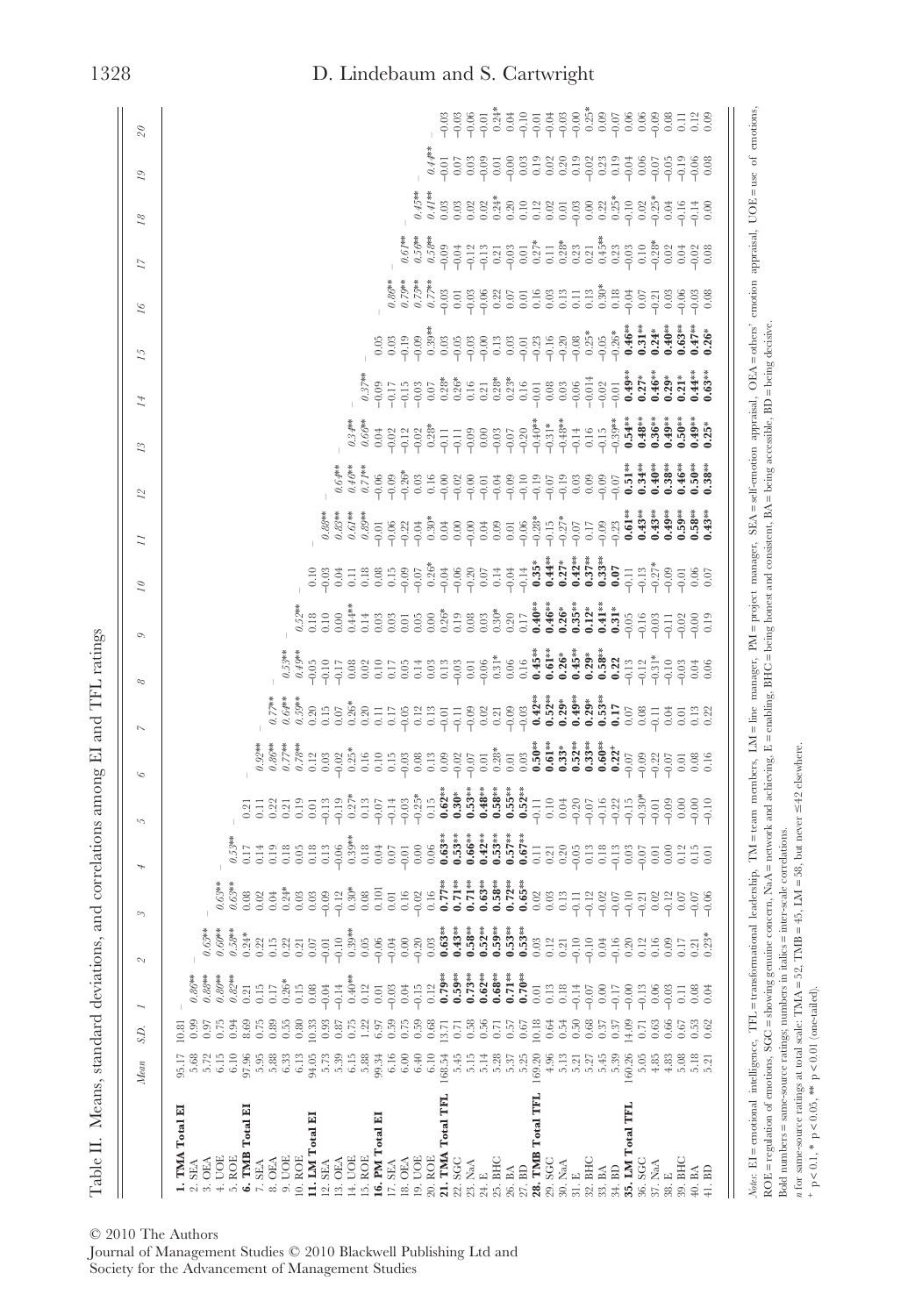| ī<br>$\ddot{\phantom{0}}$ |  |
|---------------------------|--|
| ÷                         |  |

|                                                                                                                                                                                                                                                            | 21 | 22 | 23                                                                                                                                                                                                                                                                                                                                                                                                                                                                | 24 | 25 | $26\,$ | 27 | 28 | 29                                                                                                                                                                                                                                                                                                                                                                                                             | $\sqrt{30}$                                                                                                                                                                                                                                                                                                                                                                                                    | $\sqrt{3}$                                                                                                                                                                                                                                                                                                                                                                                                                          | 32                                                                                                                                                                                                                                                                                                       | 33 | 34                                           | $35\,$                                           | 36                                   | 57                                                                        | 38                                                               | 39                 |  |
|------------------------------------------------------------------------------------------------------------------------------------------------------------------------------------------------------------------------------------------------------------|----|----|-------------------------------------------------------------------------------------------------------------------------------------------------------------------------------------------------------------------------------------------------------------------------------------------------------------------------------------------------------------------------------------------------------------------------------------------------------------------|----|----|--------|----|----|----------------------------------------------------------------------------------------------------------------------------------------------------------------------------------------------------------------------------------------------------------------------------------------------------------------------------------------------------------------------------------------------------------------|----------------------------------------------------------------------------------------------------------------------------------------------------------------------------------------------------------------------------------------------------------------------------------------------------------------------------------------------------------------------------------------------------------------|-------------------------------------------------------------------------------------------------------------------------------------------------------------------------------------------------------------------------------------------------------------------------------------------------------------------------------------------------------------------------------------------------------------------------------------|----------------------------------------------------------------------------------------------------------------------------------------------------------------------------------------------------------------------------------------------------------------------------------------------------------|----|----------------------------------------------|--------------------------------------------------|--------------------------------------|---------------------------------------------------------------------------|------------------------------------------------------------------|--------------------|--|
| 1. TMA Total El<br>4. UOE<br>5. ROE<br>$3.$ OEA<br>$2.$ SEA                                                                                                                                                                                                |    |    |                                                                                                                                                                                                                                                                                                                                                                                                                                                                   |    |    |        |    |    |                                                                                                                                                                                                                                                                                                                                                                                                                |                                                                                                                                                                                                                                                                                                                                                                                                                |                                                                                                                                                                                                                                                                                                                                                                                                                                     |                                                                                                                                                                                                                                                                                                          |    |                                              |                                                  |                                      |                                                                           |                                                                  |                    |  |
| 6. TMB Total El<br>9. UOE<br>8. OEA<br>$7.$ SEA                                                                                                                                                                                                            |    |    |                                                                                                                                                                                                                                                                                                                                                                                                                                                                   |    |    |        |    |    |                                                                                                                                                                                                                                                                                                                                                                                                                |                                                                                                                                                                                                                                                                                                                                                                                                                |                                                                                                                                                                                                                                                                                                                                                                                                                                     |                                                                                                                                                                                                                                                                                                          |    |                                              |                                                  |                                      |                                                                           |                                                                  |                    |  |
| 11. LM Total EI<br>$10.$ ROE<br>12. SEA                                                                                                                                                                                                                    |    |    |                                                                                                                                                                                                                                                                                                                                                                                                                                                                   |    |    |        |    |    |                                                                                                                                                                                                                                                                                                                                                                                                                |                                                                                                                                                                                                                                                                                                                                                                                                                |                                                                                                                                                                                                                                                                                                                                                                                                                                     |                                                                                                                                                                                                                                                                                                          |    |                                              |                                                  |                                      |                                                                           |                                                                  |                    |  |
| $\begin{array}{c} 13.\, \text{OEA} \\ 14.\, \text{UOE} \\ 15.\, \text{ROE} \end{array}$                                                                                                                                                                    |    |    |                                                                                                                                                                                                                                                                                                                                                                                                                                                                   |    |    |        |    |    |                                                                                                                                                                                                                                                                                                                                                                                                                |                                                                                                                                                                                                                                                                                                                                                                                                                |                                                                                                                                                                                                                                                                                                                                                                                                                                     |                                                                                                                                                                                                                                                                                                          |    |                                              |                                                  |                                      |                                                                           |                                                                  |                    |  |
|                                                                                                                                                                                                                                                            |    |    |                                                                                                                                                                                                                                                                                                                                                                                                                                                                   |    |    |        |    |    |                                                                                                                                                                                                                                                                                                                                                                                                                |                                                                                                                                                                                                                                                                                                                                                                                                                |                                                                                                                                                                                                                                                                                                                                                                                                                                     |                                                                                                                                                                                                                                                                                                          |    |                                              |                                                  |                                      |                                                                           |                                                                  |                    |  |
| $\begin{array}{l} \textbf{16. PM Tocal EI} \\ \textbf{17. SBA} \\ \textbf{18.00E} \\ \textbf{19.00E} \\ \textbf{20. ROE} \\ \textbf{21. TMA Tocal TFL} \\ \textbf{22.1. TMA Tocal TFL} \\ \textbf{23.00C} \\ \textbf{24. E} \\ \textbf{24. E} \end{array}$ |    |    |                                                                                                                                                                                                                                                                                                                                                                                                                                                                   |    |    |        |    |    |                                                                                                                                                                                                                                                                                                                                                                                                                |                                                                                                                                                                                                                                                                                                                                                                                                                |                                                                                                                                                                                                                                                                                                                                                                                                                                     |                                                                                                                                                                                                                                                                                                          |    |                                              |                                                  |                                      |                                                                           |                                                                  |                    |  |
|                                                                                                                                                                                                                                                            |    |    |                                                                                                                                                                                                                                                                                                                                                                                                                                                                   |    |    |        |    |    |                                                                                                                                                                                                                                                                                                                                                                                                                |                                                                                                                                                                                                                                                                                                                                                                                                                |                                                                                                                                                                                                                                                                                                                                                                                                                                     |                                                                                                                                                                                                                                                                                                          |    |                                              |                                                  |                                      |                                                                           |                                                                  |                    |  |
|                                                                                                                                                                                                                                                            |    |    |                                                                                                                                                                                                                                                                                                                                                                                                                                                                   |    |    |        |    |    |                                                                                                                                                                                                                                                                                                                                                                                                                |                                                                                                                                                                                                                                                                                                                                                                                                                |                                                                                                                                                                                                                                                                                                                                                                                                                                     |                                                                                                                                                                                                                                                                                                          |    |                                              |                                                  |                                      |                                                                           |                                                                  |                    |  |
|                                                                                                                                                                                                                                                            |    |    |                                                                                                                                                                                                                                                                                                                                                                                                                                                                   |    |    |        |    |    |                                                                                                                                                                                                                                                                                                                                                                                                                |                                                                                                                                                                                                                                                                                                                                                                                                                |                                                                                                                                                                                                                                                                                                                                                                                                                                     |                                                                                                                                                                                                                                                                                                          |    |                                              |                                                  |                                      |                                                                           |                                                                  |                    |  |
| 25. BHC                                                                                                                                                                                                                                                    |    |    |                                                                                                                                                                                                                                                                                                                                                                                                                                                                   |    |    |        |    |    |                                                                                                                                                                                                                                                                                                                                                                                                                |                                                                                                                                                                                                                                                                                                                                                                                                                |                                                                                                                                                                                                                                                                                                                                                                                                                                     |                                                                                                                                                                                                                                                                                                          |    |                                              |                                                  |                                      |                                                                           |                                                                  |                    |  |
| 26. BA<br>27. BD                                                                                                                                                                                                                                           |    |    | $\begin{array}{cccccccccc} \text{\#} & \text{\#} & \text{\#} & \text{\#} & \text{\#} & \text{\#} & \text{\#} & \text{\#} & \text{\#} & \text{\#} & \text{\#} & \text{\#} & \text{\#} & \text{\#} & \text{\#} & \text{\#} & \text{\#} & \text{\#} & \text{\#} & \text{\#} & \text{\#} & \text{\#} & \text{\#} & \text{\#} & \text{\#} & \text{\#} & \text{\#} & \text{\#} & \text{\#} & \text{\#} & \text{\#} & \text{\#} & \text{\#} & \text{\#} & \text{\#} & \$ |    |    |        |    |    |                                                                                                                                                                                                                                                                                                                                                                                                                |                                                                                                                                                                                                                                                                                                                                                                                                                |                                                                                                                                                                                                                                                                                                                                                                                                                                     |                                                                                                                                                                                                                                                                                                          |    |                                              |                                                  |                                      |                                                                           |                                                                  |                    |  |
|                                                                                                                                                                                                                                                            |    |    |                                                                                                                                                                                                                                                                                                                                                                                                                                                                   |    |    |        |    |    |                                                                                                                                                                                                                                                                                                                                                                                                                |                                                                                                                                                                                                                                                                                                                                                                                                                |                                                                                                                                                                                                                                                                                                                                                                                                                                     |                                                                                                                                                                                                                                                                                                          |    |                                              |                                                  |                                      |                                                                           |                                                                  |                    |  |
| <b>28. TMB Total TFL</b><br>29. SGC<br>30. NaA                                                                                                                                                                                                             |    |    |                                                                                                                                                                                                                                                                                                                                                                                                                                                                   |    |    |        |    |    |                                                                                                                                                                                                                                                                                                                                                                                                                |                                                                                                                                                                                                                                                                                                                                                                                                                |                                                                                                                                                                                                                                                                                                                                                                                                                                     |                                                                                                                                                                                                                                                                                                          |    |                                              |                                                  |                                      |                                                                           |                                                                  |                    |  |
| 31. E                                                                                                                                                                                                                                                      |    |    |                                                                                                                                                                                                                                                                                                                                                                                                                                                                   |    |    |        |    |    | $\begin{array}{cccccccccc} \frac{1}{6} & \frac{1}{6} & \frac{1}{6} & \frac{1}{6} & \frac{1}{6} & \frac{1}{6} & \frac{1}{6} & \frac{1}{6} & \frac{1}{6} & \frac{1}{6} & \frac{1}{6} & \frac{1}{6} & \frac{1}{6} & \frac{1}{6} & \frac{1}{6} & \frac{1}{6} & \frac{1}{6} & \frac{1}{6} & \frac{1}{6} & \frac{1}{6} & \frac{1}{6} & \frac{1}{6} & \frac{1}{6} & \frac{1}{6} & \frac{1}{6} & \frac{1}{6} & \frac{$ | $\begin{array}{cccccccccc} \frac{1}{4} & \frac{1}{4} & \frac{1}{4} & \frac{1}{4} & \frac{1}{4} & \frac{1}{4} & \frac{1}{4} & \frac{1}{4} & \frac{1}{4} & \frac{1}{4} & \frac{1}{4} & \frac{1}{4} & \frac{1}{4} & \frac{1}{4} & \frac{1}{4} & \frac{1}{4} & \frac{1}{4} & \frac{1}{4} & \frac{1}{4} & \frac{1}{4} & \frac{1}{4} & \frac{1}{4} & \frac{1}{4} & \frac{1}{4} & \frac{1}{4} & \frac{1}{4} & \frac{$ |                                                                                                                                                                                                                                                                                                                                                                                                                                     |                                                                                                                                                                                                                                                                                                          |    |                                              |                                                  |                                      |                                                                           |                                                                  |                    |  |
| 32. BHC                                                                                                                                                                                                                                                    |    |    |                                                                                                                                                                                                                                                                                                                                                                                                                                                                   |    |    |        |    |    |                                                                                                                                                                                                                                                                                                                                                                                                                |                                                                                                                                                                                                                                                                                                                                                                                                                |                                                                                                                                                                                                                                                                                                                                                                                                                                     |                                                                                                                                                                                                                                                                                                          |    |                                              |                                                  |                                      |                                                                           |                                                                  |                    |  |
| 33. BA                                                                                                                                                                                                                                                     |    |    |                                                                                                                                                                                                                                                                                                                                                                                                                                                                   |    |    |        |    |    |                                                                                                                                                                                                                                                                                                                                                                                                                |                                                                                                                                                                                                                                                                                                                                                                                                                |                                                                                                                                                                                                                                                                                                                                                                                                                                     |                                                                                                                                                                                                                                                                                                          |    |                                              |                                                  |                                      |                                                                           |                                                                  |                    |  |
| 35. LM Total TFI<br>34. BD                                                                                                                                                                                                                                 |    |    |                                                                                                                                                                                                                                                                                                                                                                                                                                                                   |    |    |        |    |    |                                                                                                                                                                                                                                                                                                                                                                                                                |                                                                                                                                                                                                                                                                                                                                                                                                                | $\begin{array}{cccccccccc} \textbf{1} & \textbf{1} & \textbf{1} & \textbf{1} & \textbf{1} & \textbf{1} & \textbf{1} & \textbf{1} & \textbf{1} & \textbf{1} & \textbf{1} & \textbf{1} & \textbf{1} & \textbf{1} & \textbf{1} & \textbf{1} & \textbf{1} & \textbf{1} & \textbf{1} & \textbf{1} & \textbf{1} & \textbf{1} & \textbf{1} & \textbf{1} & \textbf{1} & \textbf{1} & \textbf{1} & \textbf{1} & \textbf{1} & \textbf{1} & \$ | $\begin{bmatrix} 0.60^{\text{max}} \\ 0.311 \\ 0.313 \\ 0.000 \\ 0.000 \\ 0.000 \\ 0.000 \\ 0.000 \\ 0.000 \\ 0.001 \\ 0.001 \\ 0.001 \\ 0.001 \\ 0.001 \\ 0.001 \\ 0.001 \\ 0.001 \\ 0.001 \\ 0.001 \\ 0.001 \\ 0.001 \\ 0.001 \\ 0.001 \\ 0.001 \\ 0.001 \\ 0.001 \\ 0.001 \\ 0.001 \\ 0.001 \\ 0.001$ |    | en en eller<br>En entre eller<br>En en eller |                                                  |                                      |                                                                           |                                                                  |                    |  |
|                                                                                                                                                                                                                                                            |    |    |                                                                                                                                                                                                                                                                                                                                                                                                                                                                   |    |    |        |    |    |                                                                                                                                                                                                                                                                                                                                                                                                                |                                                                                                                                                                                                                                                                                                                                                                                                                |                                                                                                                                                                                                                                                                                                                                                                                                                                     |                                                                                                                                                                                                                                                                                                          |    |                                              |                                                  |                                      |                                                                           |                                                                  |                    |  |
| 36. SGC<br>37. NaA                                                                                                                                                                                                                                         |    |    |                                                                                                                                                                                                                                                                                                                                                                                                                                                                   |    |    |        |    |    |                                                                                                                                                                                                                                                                                                                                                                                                                |                                                                                                                                                                                                                                                                                                                                                                                                                |                                                                                                                                                                                                                                                                                                                                                                                                                                     |                                                                                                                                                                                                                                                                                                          |    |                                              |                                                  |                                      |                                                                           |                                                                  |                    |  |
| 38.                                                                                                                                                                                                                                                        |    |    |                                                                                                                                                                                                                                                                                                                                                                                                                                                                   |    |    |        |    |    |                                                                                                                                                                                                                                                                                                                                                                                                                |                                                                                                                                                                                                                                                                                                                                                                                                                |                                                                                                                                                                                                                                                                                                                                                                                                                                     |                                                                                                                                                                                                                                                                                                          |    |                                              |                                                  |                                      |                                                                           |                                                                  |                    |  |
| BHC<br>39.                                                                                                                                                                                                                                                 |    |    |                                                                                                                                                                                                                                                                                                                                                                                                                                                                   |    |    |        |    |    |                                                                                                                                                                                                                                                                                                                                                                                                                |                                                                                                                                                                                                                                                                                                                                                                                                                |                                                                                                                                                                                                                                                                                                                                                                                                                                     |                                                                                                                                                                                                                                                                                                          |    |                                              | - 10.000 10.000<br>0.0000 10.000<br>0.000 10.000 | - 10.52%<br>0.525%<br>0.49% - 10.52% | $\begin{array}{c} 0.57**\\ 0.33**\\ 0.55**\\ 0.55**\\ 0.61** \end{array}$ | $\begin{array}{c} - \\ 0.52*** \\ 0.63*** \\ 0.45** \end{array}$ |                    |  |
| $_{\rm BA}$<br>$41.$ BD<br>$\frac{1}{2}$                                                                                                                                                                                                                   |    |    |                                                                                                                                                                                                                                                                                                                                                                                                                                                                   |    |    |        |    |    |                                                                                                                                                                                                                                                                                                                                                                                                                |                                                                                                                                                                                                                                                                                                                                                                                                                |                                                                                                                                                                                                                                                                                                                                                                                                                                     |                                                                                                                                                                                                                                                                                                          |    |                                              |                                                  |                                      |                                                                           |                                                                  | $0.74**$<br>0.35** |  |
|                                                                                                                                                                                                                                                            |    |    |                                                                                                                                                                                                                                                                                                                                                                                                                                                                   |    |    |        |    |    |                                                                                                                                                                                                                                                                                                                                                                                                                |                                                                                                                                                                                                                                                                                                                                                                                                                |                                                                                                                                                                                                                                                                                                                                                                                                                                     |                                                                                                                                                                                                                                                                                                          |    |                                              |                                                  |                                      |                                                                           |                                                                  |                    |  |

© 2010 The Authors Journal of Management Studies © 2010 Blackwell Publishing Ltd and Society for the Advancement of Management Studies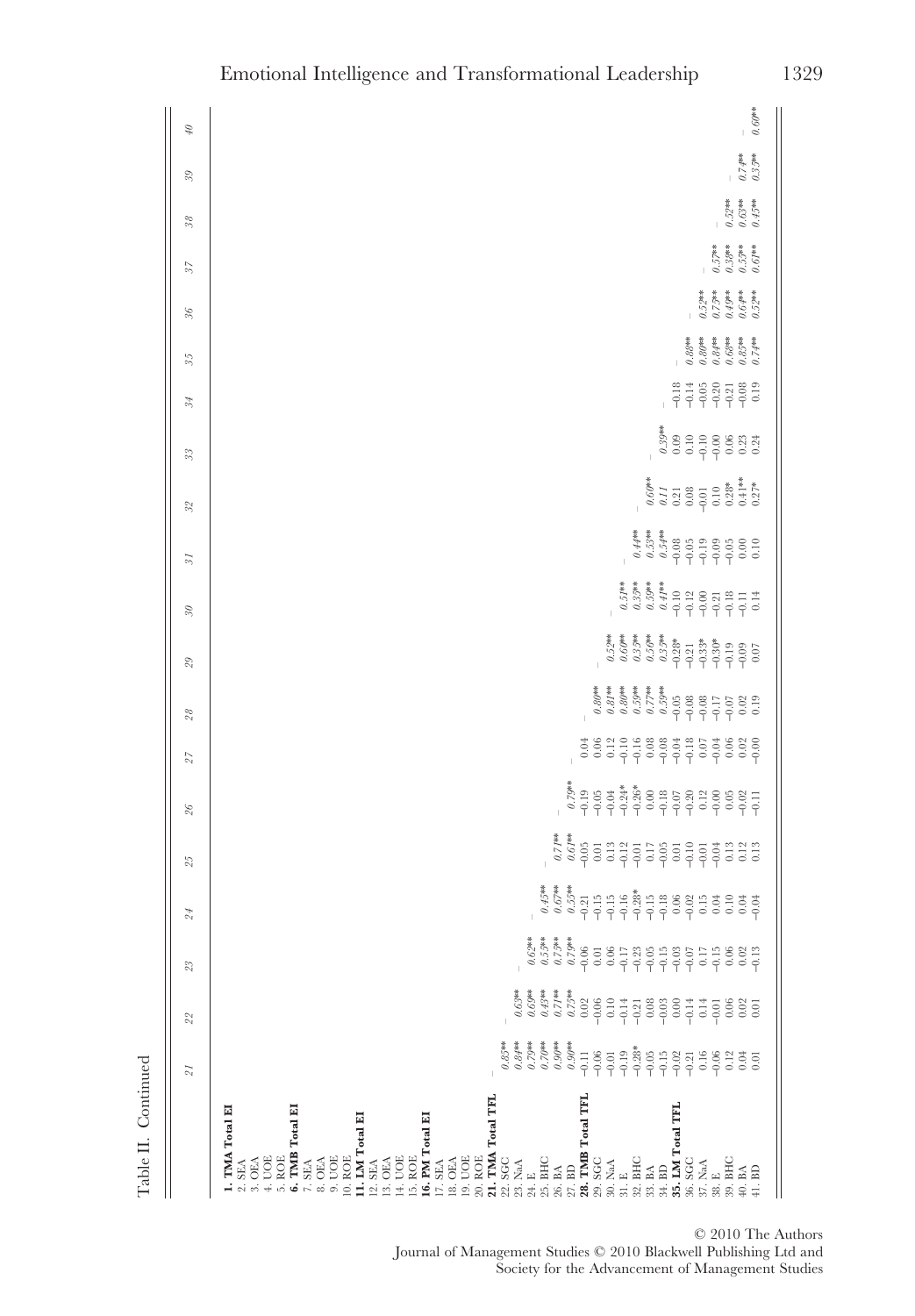The distinctiveness of the same-source response pattern across all ratings raises the question whether the ratings are significantly distinct from each other. To put this to the test, two one-way ANOVAs were conducted. The first aimed to explore the difference between all aggregate trait EI scores of this study; that is, the self-reported EI score of the project manager and the scores of the line managers and both team members relative to the project manager. There was a statistically significant difference at the  $p < 0.05$  level between the self-reported project manager EI and their line managers' rating of trait EI relative to him  $(F(3, 223) = 3.89, p = 0.01)$ . Effect size was computed using eta squared (0.05), which is small to medium in impact (Cohen, 1988). Post-hoc comparisons drawing on Tukey's HSD test indicated that the mean score for the project managers  $(mean = 99.35, SD = 6.97)$  was significantly different from the ratings of the line managers (mean  $= 94.04$ , SD  $= 10.33$ ). With regard to the ratings of team members A  $(mean = 95.17, SD = 10.81)$  and team members B  $(mean = 97.96, SD = 8.69)$ , they were not significantly different either amongst each other, or in relation to both project manager' and line managers' rating.

The second one-way ANOVA was conducted to explore the difference between TLQ ratings of the line manager and both team members. There was a statistically significant difference amongst the TLQ score of the line managers and both team members  $(F(2, 152) = 8.02$ ,  $p = 0.00$ ). The effect sizes, calculated using eta squared, was 0.09. As noted by Cohen (1988), this is a medium to large effect. Post-hoc comparisons using Tukey's HSD test indicated that the mean score for the line managers ratings (mean =  $160.26$ , SD =  $14.01$ ) was significantly different from both team member A (mean = 168.54, SD = 13.71) and team member B ( $M = 169.20$ , SD = 10.18) ratings. In turn, there was no significant difference between the TLQ score of team member A and B.

To test Hypotheses 3 and 4, multiple regression analysis was performed, using the WLEIS subscale scores as predictor and the TLQ total scores as outcome variables. The data were systematically analysed by using EI self-ratings of project managers as predictors for other TFL ratings (i.e. both team members and line manager) and same-source ratings (e.g. team member A ratings of trait EI and TFL).

Again, a distinct pattern in relation to same-source ratings is discernable. Findings presented in Table III are largely inconsistent with Hypothesis 3 and consistent with Hypothesis 4, in that predominately only same-source data produced significant *F*-ratios. Whenever same-source ratings were inserted in the regression analysis, significant *F*-ratios appeared (*F* = 21.94, p < 0.001; *F* = 3.21, p < 0.05; *F* = 9.35, p < 0.001). One exception concerns the team member A ratings on the WLEIS subscales and the line manager ratings on the TLQ  $(F = 2.72, p < 0.05)$ . Note, however, that this *F*-ratio is just reaching statistical significance ( $p = 0.04$ ), and that this is the only borderline case in Table III. Other *F*-ratios, such as the team member ratings on the WLEIS and TLQ, are more remote from the  $p > 0.05$  threshold than the previous case (i.e.  $p = 0.02$ ). Likewise, the variance explained by the WLEIS subscales in relation to the TLQ is moderate to strong for same-source ratings. Values for  $\mathbb{R}^2$  are 0.65, 0.24, and 0.41, respectively, suggesting that a considerable 65 per cent of team member A, 24 per cent of team member B, and 41 per cent of the line manager TLQ ratings are explained by WLEIS subscale scores.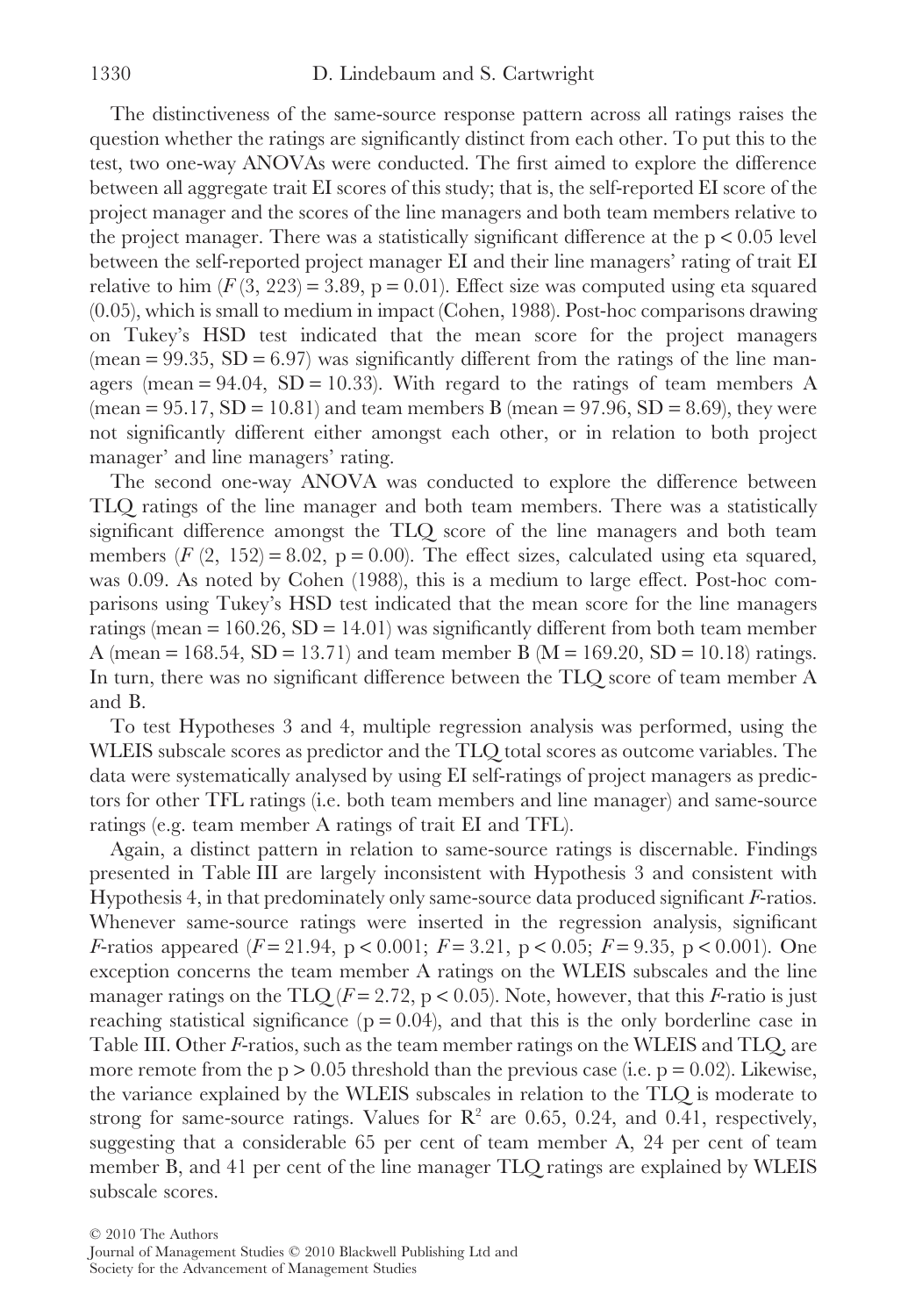| Predictors |                |          | Outcome variables |               |
|------------|----------------|----------|-------------------|---------------|
| EI         |                | TFL TMA  | TFL TMB           | <b>TFL LM</b> |
| <b>TMA</b> |                |          |                   |               |
| β          | <b>SEA</b>     | 0.12     | 0.05              | $0.53**$      |
|            | OEA            | $0.48**$ | 0.04              | $-0.29$       |
|            | <b>UOE</b>     | 0.17     | 0.20              | 0.05          |
|            | <b>ROE</b>     | 0.16     | $-0.28$           | $-0.31$       |
|            | $\mathbb{R}$   | 0.81     | 0.24              | 0.43          |
|            | $R^2$          | 0.65     | 0.06              | 0.19          |
|            | F              | 21.94**  | 0.62              | $2.72*$       |
| <b>TMB</b> |                |          |                   |               |
| $\beta$    | <b>SEA</b>     | $-0.45$  | 0.03              | $0.61*$       |
|            | <b>OEA</b>     | 0.32     | 0.28              | $-0.46$       |
|            | <b>UOE</b>     | $0.47*$  | 0.17              | $-0.09$       |
|            | <b>ROE</b>     | $-0.17$  | 0.10              | $-0.20$       |
|            | R              | 0.42     | 0.49              | 0.37          |
|            | $R^2$          | 0.17     | 0.24              | 0.14          |
|            | ${\bf F}$      | 2.08     | $3.21*$           | 1.62          |
| LM         |                |          |                   |               |
| β          | <b>SEA</b>     | $-0.11$  | 0.05              | 0.15          |
|            | <b>OEA</b>     | $-0.26$  | $-0.46*$          | $0.33*$       |
|            | <b>UOE</b>     | $0.37*$  | 0.12              | 0.30          |
|            | <b>ROE</b>     | 0.14     | $-0.01$           | 0.03          |
|            | $\mathbb{R}$   | 0.37     | 0.42              | 0.64          |
|            | $\mathbb{R}^2$ | 0.14     | 0.17              | 0.41          |
|            | F              | 1.73     | 1.94              | 9.35**        |
| <b>PM</b>  |                |          |                   |               |
| $\beta$    | <b>SEA</b>     | $-0.20$  | 0.41              | $-0.02$       |
|            | <b>OEA</b>     | 0.14     | $-0.06$           | $-0.14$       |
|            | <b>UOE</b>     | 0.03     | 0.12              | $-0.03$       |
|            | <b>ROE</b>     | 0.01     | $-0.28$           | 0.14          |
|            | $\mathbb R$    | 0.15     | 0.36              | 0.16          |
|            | $\mathbb{R}^2$ | 0.02     | 0.13              | 0.03          |
|            | F              | 0.24     | 1.46              | 0.31          |
|            |                |          |                   |               |

Table III. Multiple regression of TFL on EI

*Notes*: \* p < 0.05 \*\* p < 0.01.

 $n = 45 - 58$ .

TM = team members (A&B), LM = line manager, PM = project manager; SEA = self-emotion appraisal, OEA = others' emotion appraisal, UOE = use of emotions,  $ROE = regulation$  of emotions; TFL = transformational leadership; EI = emotional intelligence.

Two subsidiary analyses were conducted to: (1) control for fixed effects, and (2) examine the data using randomization. Controlling for fixed effects can be highly desirable as it ensures that estimates are more consistent ( Judge et al., 1985). Because data were collected from 14 organizations, the financial volume of the projects was used as a proxy indicator for organizational size. A similar pattern emerged in relation to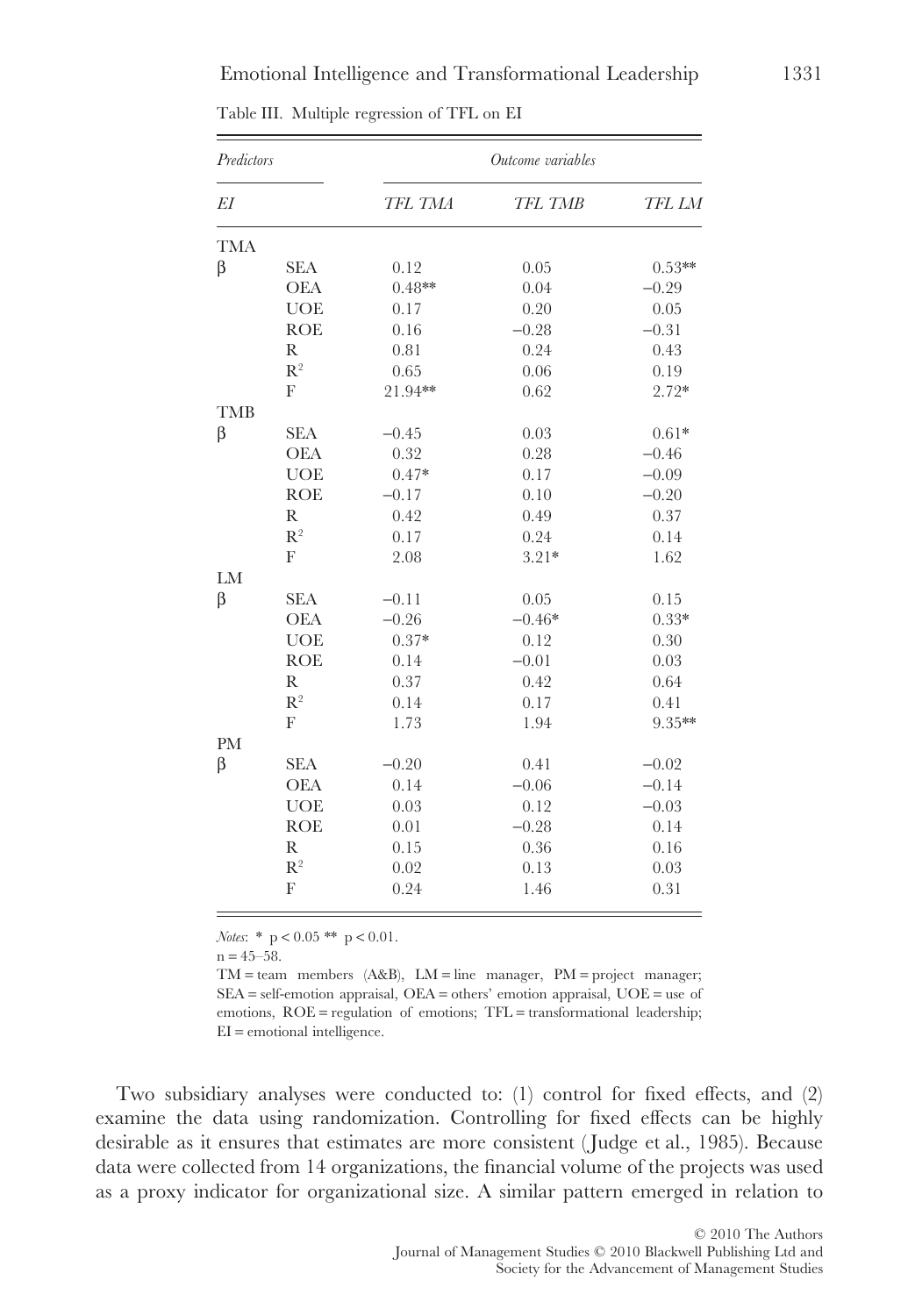same-source data. That is, in most cases only same-source data produced significant *F*-ratios. In the case of the line manger and team member A ratings (i.e. same-source ratings), significant *F*-ratios appeared  $(F = 12.03, p < 0.001; F = 6.05, p < 0.001)$ . One exception concerns the team member B ratings of EI and TFL, which did not produce a significant *F*-ratio ( $p = 0.12$ ).

In the second subsidiary analysis, randomization was used to further examine the relationship between trait EI and TFL across all data produced by the same source. As Todman and Dugard (2001) point out, randomization has been an often overlooked mode of analysis, and its 'importance . . . in human experimentation lies in its contribution to internal validity' (p. 4). In other words, it is a mechanism to control for competing explanations of results, the central feature being a random rearranging of raw data to eliminate systematic variation in the data (Field, 2005). To do this, it was assumed that the sources (team member A, team member B, line manager, coded as A, B, and LM, respectively) of the predictor variables (i.e. WLEIS subscales) are a random selection of a group of predictors. Within each of these, there are also the sub-groups self-emotion appraisal (coded s), other-emotion appraisal (coded o), use of emotion (coded u), and regulation of emotion (coded r). These codes are encapsulated in the acronym s-o-u-r. It was assumed that these constitute a random selection of many possible sub-groups. Outcome variables were then constructed to examine the data based upon the difference between the total TLQ score of team member A (coded TLQA) and the corresponding value in one of the subgroups (i.e. s-o-u-r) as produced by team member A, team member B, and the line manager for the data that underlies Table III. This analysis was repeated using the total TLQ score of team member B and line manager as well (coded TLQB and TLQLM). This produced 36 sample groups as featured in Table IV. The differences between the subgroups and the outcome variables were then calculated, applying a case-wise analysis to retain as much information in the data as possible. That is, for instance, the self-emotion appraisal value for team member A (As) was subtracted from the outcome variable (TLQA) case by case for all combinations. Thereafter, the mean scores for the two columns were computed and subtracted from each other (e.g.  $TLOA - As$ ).

Using one-way ANOVA, the variation within and between groups was examined to ascertain whether it is statistically significant. This is appropriate as the data values are assumed to be random samples from one or more larger sets of values. The measured difference is a set of random data values from the same population, and scattered across all 36 samples. Group 1 includes all TLQ ratings minus the s-o-u-r values produced by team member A. Group 2 features all TLQ ratings minus the s-o-u-r values produced by team member B, whilst group 3 contains all TLQ ratings minus the s-o-u-r values produced by the line manager. The null hypothesis is that there is no difference in the variability within groups and between groups. Specifically, if subsequent to the randomization no effect would be detected, it can be concluded that, in the present dataset, the significant relationship between trait EI and TFL is even more likely to be an artefact of CMV. The alternative hypothesis, at the extreme, is all that the measured differences will be zero as there is a perfect match between each predictor and outcome variable, and there is no variation present.

The one-way ANOVA results indicate that there was no statistically significant difference among Groups 1 to 3  $(F(2, 33) = 0.31, p = 0.73)$ . That is, the effect that has been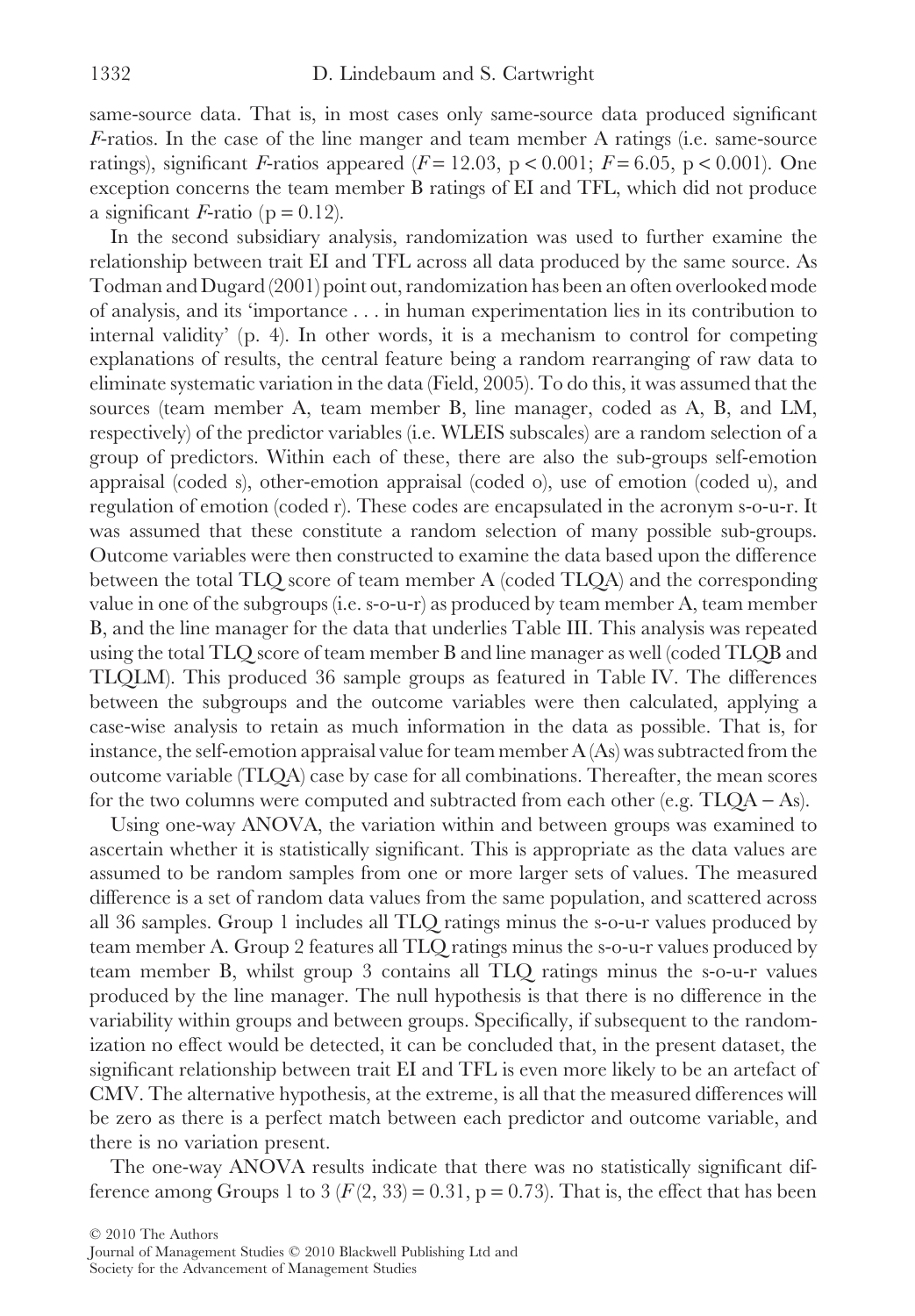|                                   |                 |                             |                    |                   | Ģ                 | S                                                                        |                   |                   |                            | $\tilde{z}$                                                       | $\overline{11}$               | 12                 |
|-----------------------------------|-----------------|-----------------------------|--------------------|-------------------|-------------------|--------------------------------------------------------------------------|-------------------|-------------------|----------------------------|-------------------------------------------------------------------|-------------------------------|--------------------|
| Mean difference 145.33<br>Group 1 | TLQA-As TLQA-Ao | 45.08                       | TLQA-Au<br>143.42  | 144.15            | 146.02            | $T L Q A - Ar = T L Q B - As = T L Q B - A \circ T L Q B - Au$<br>146.11 | 144.07            | 44.40             | TLQB-Ar TLQLM-As<br>139.34 | TLQLM-Ao<br>139.29                                                | TLQLM-Au<br>137.53            | TLQLM-Ar<br>138.00 |
| Mean difference 147.90<br>Group 2 | TLQA-Bs         | TLQA-Bo<br>147.96           | ILQA-Bu<br>146.52  | TLQA-Br<br>143.94 | TLQB-Bs<br>145.04 | TLQB-Bo<br>144.96                                                        | TLQB-Bu<br>143.60 | TLQB-Br<br>144.09 | TLQLM-Bs<br>41.40          | TLQLM-Bo<br>141.31                                                | TLQLM-Bu<br>140.10            | TLQLM-Br<br>140.62 |
| Mean difference 146.19<br>Group 3 |                 | TLQA-LMs TLQA-LMo<br>147.67 | ILQA-LMu<br>144.56 | 145.37            | 147.38            | 149.00                                                                   | 145.56            | 146.49            | 136.84                     | TLQA-LAG TLQB-LAG TLQB-LAG TLQB-LAG TLQUA-LAG TLQUA-LAG<br>138.49 | TLQLM-LMu TLQLM-LMr<br>134.79 | 136.22             |

| re (TLQA, TLQB, TLQLM stand for ratings by team member A, B, and line manager); letters following the hyphen denote the source of the rating<br>Ē<br>i<br>ī<br>¢ | ppraisal, for example (therefore, As). Thus, in the upper left corner, the team member A self-emotion appraisal rating was subtracted from TLQ rating of the same<br>Ş | ger rating of self-emotion appraisal (LMs) was subtracted from team member A's TLQ rating. The same principle applies to all other boxes in Table IV<br>医皮肤病 医皮肤病 |
|------------------------------------------------------------------------------------------------------------------------------------------------------------------|------------------------------------------------------------------------------------------------------------------------------------------------------------------------|-------------------------------------------------------------------------------------------------------------------------------------------------------------------|
| $\mathbf{I}$                                                                                                                                                     | $\ddot{\phantom{a}}$                                                                                                                                                   | í<br>ha Iovine<br>$\sim$ 1 $\sim$ 1                                                                                                                               |

© 2010 The Authors Journal of Management Studies © 2010 Blackwell Publishing Ltd and Society for the Advancement of Management Studies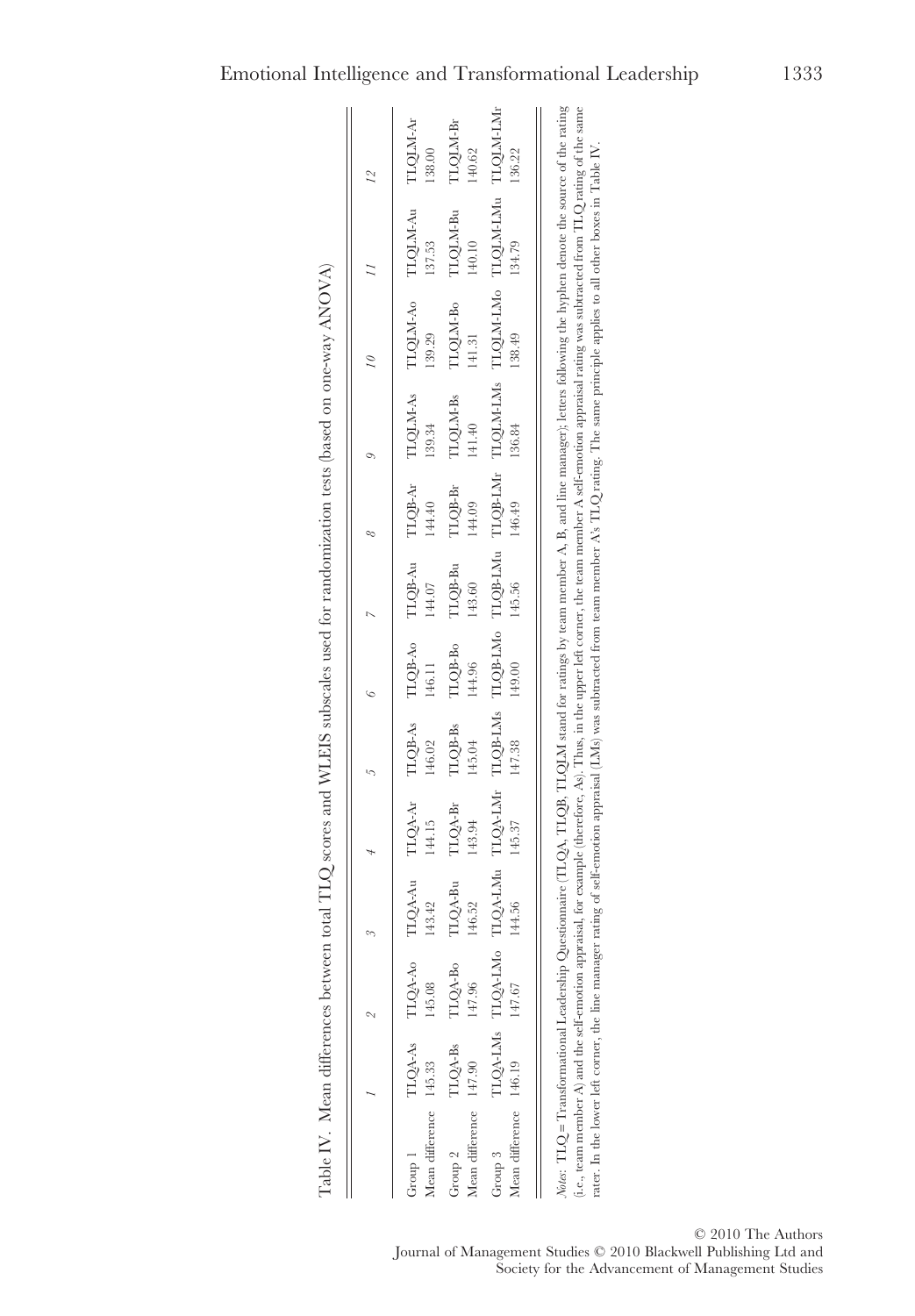detected in the correlational and regression analyses (see Tables II and III) has disappeared in the randomization process. If a true correlation existed between trait EI and TFL in the present dataset, this effect should shine through in the randomization. As it does not, it can be justifiably suggested that CMV largely accounts for the significant relationships found in Tables II and III.

# **DISCUSSION**

This article has cast a critical eye on the extant management literature that empirically investigated the relationship between trait EI and TFL. In synthesizing both topical concepts, it has detailed their emotion-laden interface which attracted a fair share of research interest. Despite supportive evidence concerning the relationship between trait EI and TFL (e.g. Butler and Chinowsky, 2006; Mandell and Pherwani, 2003; Palmer et al., 2001), Antonakis (2003) expressed concern about the validity of those studies since they, *inter alia*, fail to prevent CMV. This argument has been extended in this study in relation to TFL as well. We discuss our study in terms its empirical implications, especially with regard to CMV, and its theoretical ramifications.

# **Empirical Implications**

This study was rigorously designed with the objective of both overcoming CMV by collecting data from different sources and, concurrently, demonstrating its potential presence by incorporating same-source ratings. On the surface, the findings presented are consistent with prior empirical studies concerning trait EI and TFL (e.g. Downey et al., 2006; Gardner and Stough, 2002). Results of correlational and multiple regression analyses strongly indicate significant correlations between ratings of trait EI and TFL (see Tables II and III). On closer inspection, however, the analysis demonstrates that these significant findings systematically pertain to same-source ratings. Whilst sporadically significant correlations and *F*-ratios among non-same-source ratings emerge from the analyses, the majority of them are not significant. A similar pattern emerged after controlling for project size as a fixed effect in the regression analysis. Figure 1 illustrates this finding graphically. The figure contrasts the constructs of trait EI and TFL with a view to highlighting where relationships exist between same-source and non-same-source ratings.

Noteworthy is the fact that the EI self-ratings of the project managers do not correlate significantly with any of the line manager or team member ratings of TFL (see Table II), which further indicates the spurious quality of significant same-source ratings. In terms of randomization, it is striking that the significant relationships among same-source data found in Tables II and III disappeared when the raw data have been rearranged in the randomization test.

In effect, this study does not immediately contradict findings from previous studies. It is in congruence with those studies (e.g. Downey et al., 2006; Gardner and Stough, 2002) that rely upon same-source data and suggest a significant relationship between trait EI and TFL. It is also consistent with evidence from Brown et al. (2006), who collected data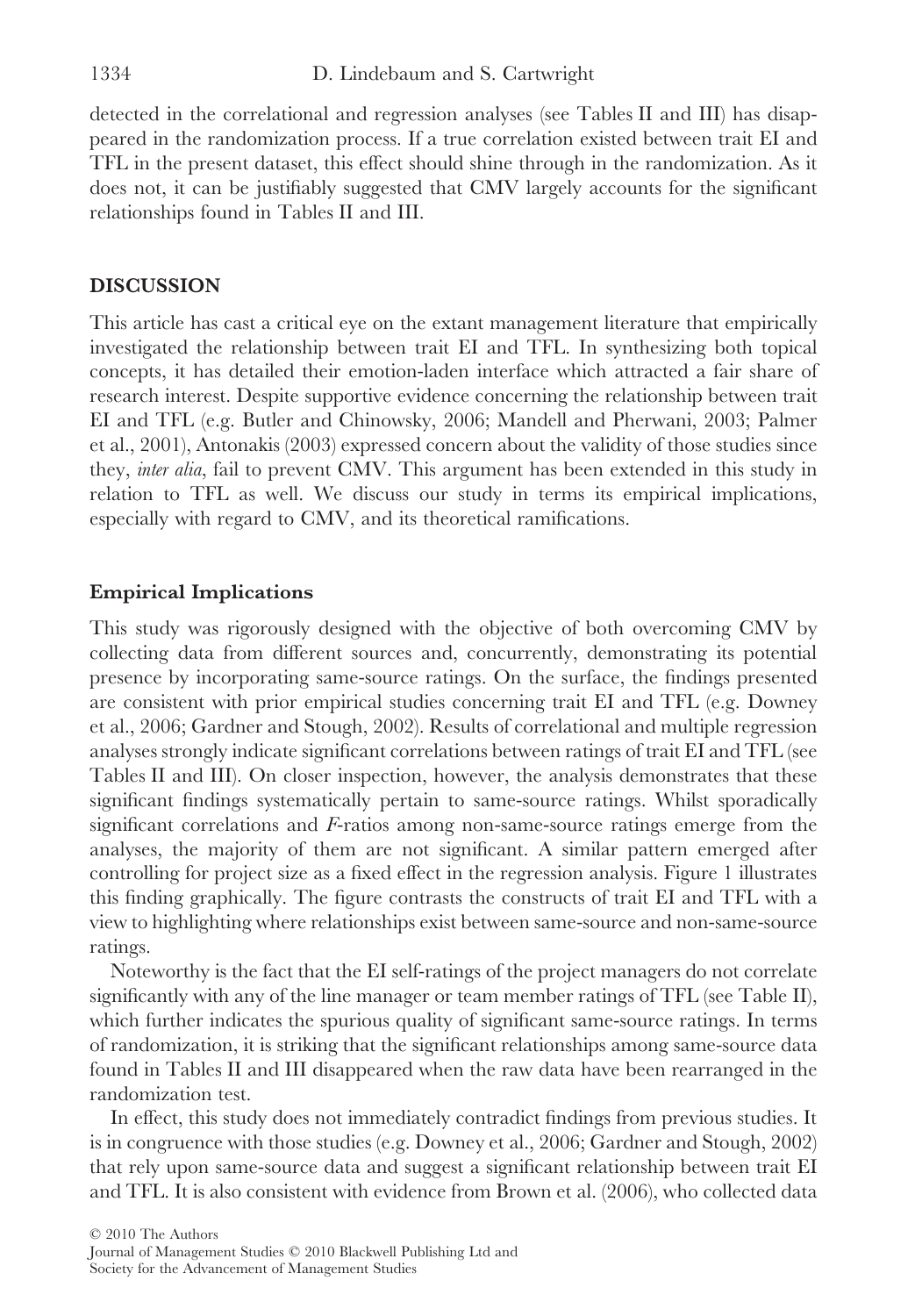

**TFL** 



Figure 1. The nature of correlations among same-source and non-same-source ratings

relative to trait EI and TFL from different sources. In their study, no support has been found for a significant relationship between trait EI and TFL.

It is at this juncture that the empirical contribution of this article to the management literature manifests itself. Specifically, it helps put the apparent contradiction of empirical findings explained above into perspective. That is, whether there is a relationship between trait EI and TFL is strongly contingent upon the source of the data (i.e. non-same-source or same-source data). The lack of significant correlations in crossevaluating the findings suggests that, where results of same-source data are significant, these may be ascribable to a common method shared rather than any genuine relationship between trait EI and TFL. Whilst one could argue that different raters have different views on behaviour depending on their position in the organizational hierarchy (Lieberman, 1956), the inclusion of a pair of raters from the same class (i.e. two team members) assisted in overcoming this problem. Even among the team member ratings, however, correlations and *F*-ratios are largely significant when same-source data were examined. Because the collection of research variables from different sources is the most effective approach to avoiding CMV (Podsakoff et al., 2003), a significant correlation obtained from non-same-source ratings would indicate a true relationship between two variables. However, this is not substantiated by the present study. Thus, the findings of this study call into question the validity of previous studies that relied upon same-source data.

As mentioned earlier, the study of Barbuto and Burbach (2006) is among the very few that point to the pitfalls of CMV in the context of trait EI/TFL studies. Their findings suggest that the strength and significance of the correlation between trait EI and TFL decreases markedly, though does not completely disappear, when non-same-source data are examined. However, the persuasive power of their study is limited for three reasons. First, it is not clear from the study how the multiple ratings of colleagues are aggregated, nor is it clear whether these ratings are by subordinates and/or peers. Second, it does not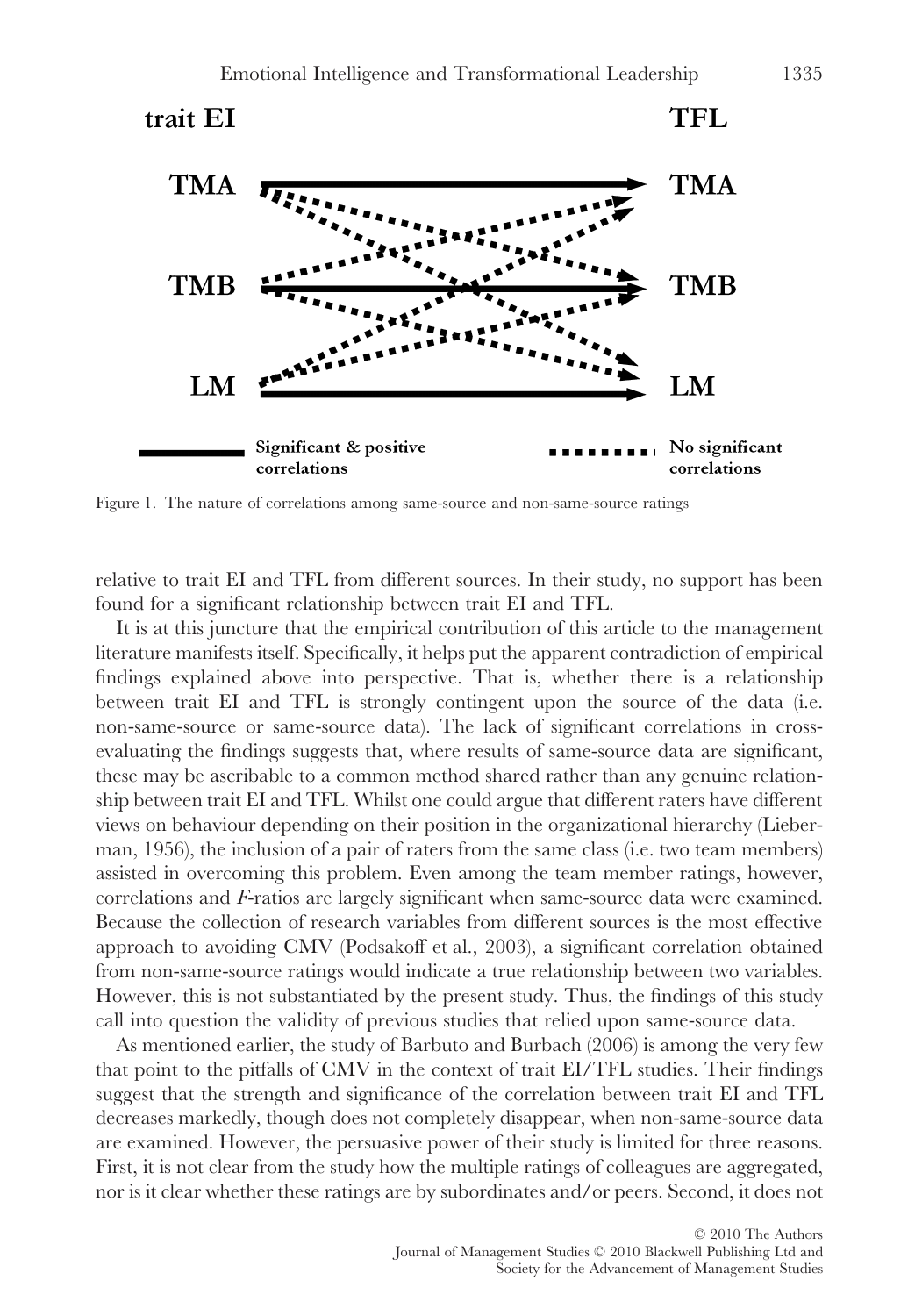use ratings from line managers, peers, and subordinates at the same time, especially from a pair of ratings from the same group (i.e. subordinates), as discussed above. Third, the use of leadership self-assessment is often criticized due to a lack of objectivity (e.g. Hogan and Hogan, 2001).

One noteworthy issue arises from the study by Leban and Zulauf (2004). As indicated earlier, 24 project managers completed the MSCEIT, whereas an unspecified number of subordinates filled in the MLQ relative to that project manager. Prior studies have demonstrated that MSCEIT scores were unrelated to self-report measures of EI (Ashkanasy and Dasborough, 2003). One reason for this could be that, whilst both ability measures and self-report measures may tap into the same sampling domains, they fundamentally differ in the way they are operationalized (Davey, 2005). Moreover, self-reports of ability and actual ability are only modestly correlated in the domain of intelligence research (e.g.  $r = 0.20$ ; Paulhus et al., 1998). Thus, interpretation of the findings must be undertaken with this important fact in mind.

#### **Theoretical Ramifications**

Beyond our empirical contribution, there are at least two wider theoretical ramifications of our findings. First, careful consideration of the present findings in relation to existing theoretical and empirical studies points to potent explanation as to why ratings from different raters do not correlate. Whether construction markedly differs from other industries is still a subject of debate (Bresnen and Marshall, 2001). However, what is accepted is that the construction industry is typically characterized by aggressive/ authoritative management styles, adversarial relationships, tight profit margins, fierce competition, and the imperative to be able to react to extreme short-term pressures at work (e.g. Agapiou et al., 1998; Holt et al., 2000; Loosemore et al., 2003). In particular, it is seen to reflect a 'macho' culture, which tends to dismiss the practice of many 'softer' approaches to the management of human resources as expensive luxuries (Dainty et al., 2002). Thus, the context of construction may help explain the absence of significant correlations in cross-evaluations of ratings (see Figure 1). It is worth recalling that significant but small correlations are found in cross-evaluations of ratings in another study (Barbuto and Burbach, 2006), which is embedded in the public sector (i.e. elected officials). This would, however, attenuate the claim that EI may not be needed for leadership (see Antonakis, 2003; Antonakis et al. 2009). Rather, it would appear that whether a significant relationship between EI and TFL exists is strongly dependent upon the presence of a favourable context.

The work of Hunter et al. (in press) supports the view that context can also prove detrimental to TFL. They maintain that, in organizations conspicuous by intense time pressure, leaders may find it difficult to provide feedback and guidance to followers. Further to this, they observe that, albeit transformational and other similar forms of leadership may be ideal in *some* contexts, they are difficult to find in *all* contexts. Note, however, that meta-analytic studies do not suggest that leadership has differential effects as a function of business context ( Judge et al., 2002). It is conceivable that the same design may yield different findings in another setting.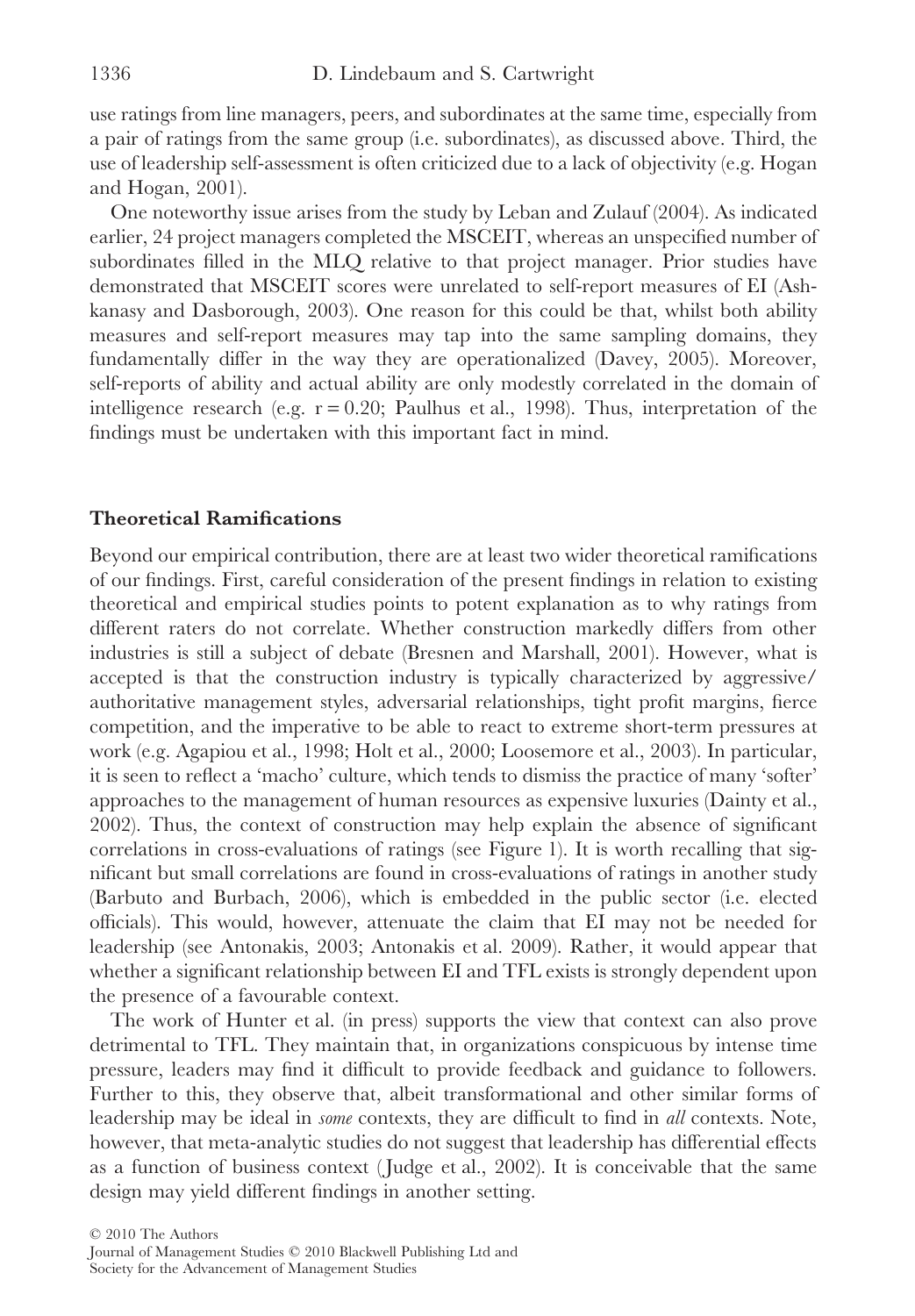Second, these contextual factors may also illustrate the imperative to re-conceptualize the outcomes of EI in relation to transformational leadership. There are at least two plausible scenarios in this respect. On the one hand, high trait EI may entail that one's self-perceived ability to appraise emotions and situations leads to the recognition that TFL is inappropriate and less applicable in the context of construction, and that transactional leadership, or other context-sensitive forms of leadership, constitute a more effective approach to attaining desired results as a project manager. It would be, therefore, expedient in future to administer TFL and transactional leadership measures simultaneously across various contexts, so as to draw out in more detail how context potentially mediates or moderates the relationship between EI, TFL, and transactional leadership. Yet, with this argument comes a compelling question through the backdoor; what if the exercise of a more context-sensitive leadership style is incongruent with the manager's view on how to sustain his or her well-being? Thus, some scholars quite legitimately ask: 'Does the individual benefit from high EI or is it the organization?' (Lindebaum, 2009, p. 230). Note that, whilst a recent meta-analysis links trait EI to better mental health (Schutte et al., 2007), Lindebaum (in press) found that project managers often feel they must appear stressed and forceful to be seen as productive, anger being a frequent emotional conduit in this respect (see also Shepherd and Cardon, 2009). Thus, even in a knowledge economy, the expectations of role-obligatory behaviours towards an individual, like those in construction, can exert a powerful influence on behaviour. As the data analysis suggests, this can occur to the extent that the abilities associated with EI no longer predict more collaborative and inspiring forms of leadership. Hence, despite the evidence that underpins the utility of EI and TFL in management studies (e.g. Bass, 1985; Côté and Miners, 2006), role prescriptions attached to specific occupations or roles may render them less influential under these circumstances (see also Vince, 2006; Maitlis

and Sonenshein, 2010).

On the other hand, consider a manager who is very demanding and challenging towards a team member in terms of allocating tasks. An outsider may conclude that the manager lacks the empathy to understand how his or her leadership style negatively impacts upon the team member's health. However, the manager's demanding leadership style can also emanate from his or her understanding that the team member prefers to operate inside his/her typical comfort zone – not having realized his/her full potential yet. Placing ever greater demands upon the team member may be a vehicle to push the boundary and, in so doing, aid the team member in realizing the potential for professional and personal growth. This, in turn, would diminish the theoretical linkage between trait EI and TFL discussed at the outset of the paper, for one would not be seen, on the surface, as someone exercising individualized consideration.

Three limitations must be recognized in this study. The first concerns the sample size of the study, which is somewhat lower than desirable when the cross-correlations among the various raters are considered (e.g. 55 project managers), even though the overall sample size is  $N = 227$ . This can raise issues of sample variation and the committing of a type II error (Huck, 2004); that is, failing to detect an effect in the sample although one exists. Bear in mind, however, that the sample size must be construed with the cognizance that gaining access to construction companies for research purposes is a notoriously difficult undertaking (Naoum, 1998). Future research would benefit from a larger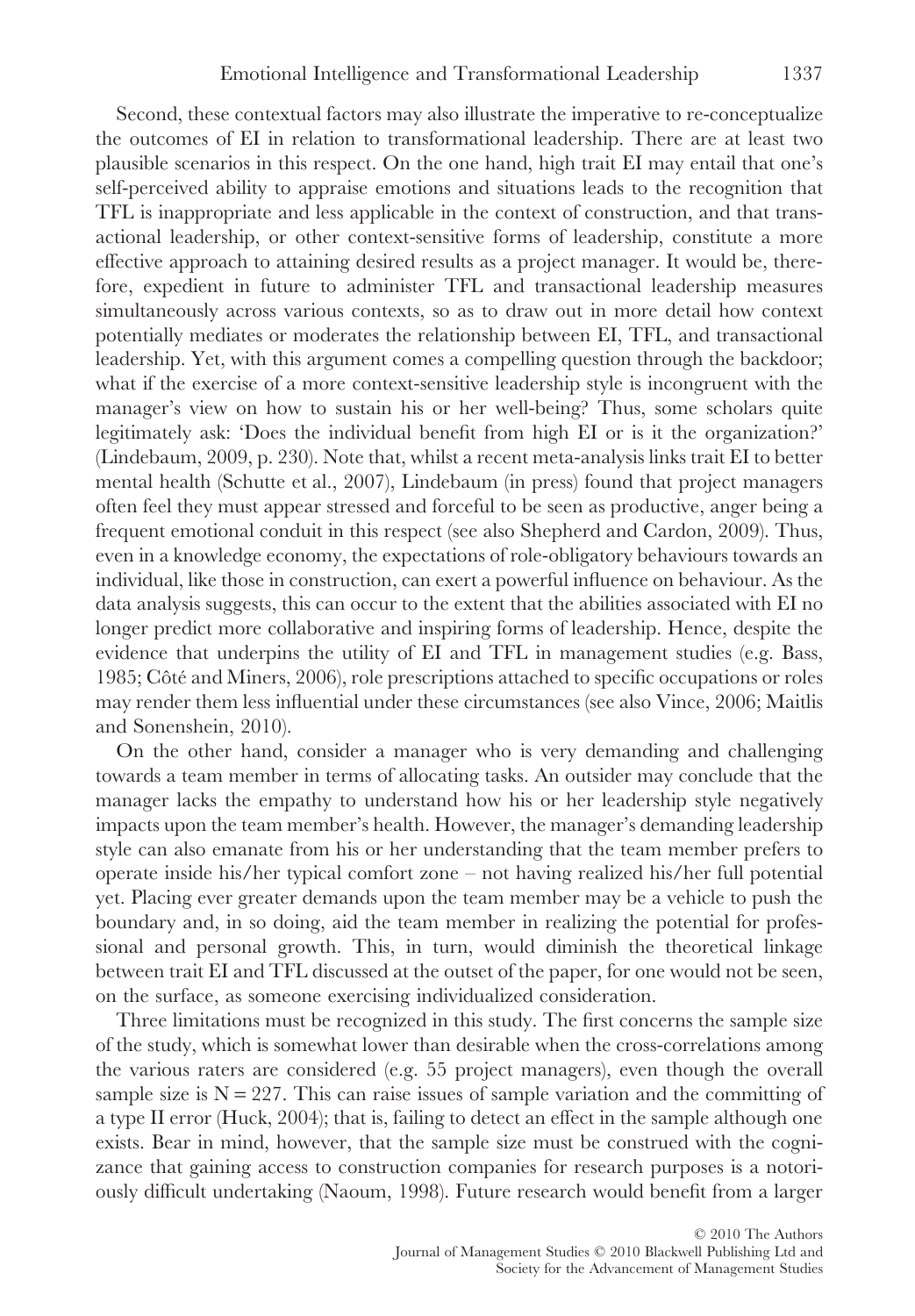and more diverse sample. However, in conjunction with the results of the randomization test and other empirical studies, the conclusions drawn from this statistical analysis appear justifiable.

The second limitation pertains to the circumstance that this study did not control for personality factors *concurrently*, a demand voiced by several scholars (Antonakis, 2003). This is because personality factors have shown considerable conceptual overlap with trait EI measures in past studies (e.g. O'Connor and Little, 2003). Under this formulation, it would be desirable to control simultaneously for personality factors, as coefficients may otherwise be biased or overstated.[2] It is worth noting that once the above stringent criterion is applied, the extant literature shrinks considerably, suggesting that scholars often neglect to adequately test EI (whether as trait or ability), whilst controlling for personality and general mental ability.

Third, the WLEIS only assesses four facets of the trait EI sampling domain, which, according to a recent content analysis (Austin et al., 2008, p. 580), comprises up to 15 facets. Important domains not included in the WLEIS include, *inter alia*, adaptability, assertiveness, self-motivation, and trait optimism. As such, certain traits are not captured by the WLEIS, which implies that it provides only a limited view on an individual's overall trait EI.

In conclusion, owing to the strong demonstration of CMV in the dataset, the imperative to collect research variables from different sources must be reiterated. Hence, this study helps re-energize the debate regarding scientific rigour in designing research projects to ensure that results obtained are valid and credible. By the same token, this study highlights the necessity to re-conceptualize how trait EI can impinge upon, and relate to, the various forms of leadership. In other words, it seems too simplistic to claim that EI may only 'be an antecedent of transformational leadership' (Brown and Moshavi, 2005, p. 869). Given the considerable interest of management scholars in the concepts of EI and TFL, these reminders are of critical importance for future research.

#### **ACKNOWLEDGMENTS**

We are indebted to Keith Julian for his invaluable statistical advice, as well as Effi Raftopoulou for her insightful comments. Research into this paper has been facilitated by studentships from Manchester Business School and the Economic Social Research Council (+3), as well as grants from the Statistical Society of Manchester and the Northern Leadership Academy (all UK) to the first author.

# **NOTES**

[1] Out of concern over statistical power, one may argue that the ratings of team member A and B should be collapsed into one variable. However, in this case, such a view is mistaken, as the collapsing of these variables would lead to distinctly unequal sub-samples (i.e. 110 team member ratings versus 55 project manager ratings, ratio  $2:1$ , thus raising concerns that the homogeneity of variance assumption for parametric testing is violated. Both Field (2005) and Pallant (2005) argue that the ratio between the largest and smallest group should not be larger than 1.5. They also suggest that when sample sizes are unequal, ANOVA (which forms the basis of multiple regression) is not robust to violations of homogeneity of variance. In fact, preliminary analysis in SPSS confirmed that the assumption is violated if the team member ratings are collapsed (i.e. Leven statistic,  $p = 0.005$ ; Welch,  $p = 0.004$ ; and Brown-For sy the,  $p = 0.008$ .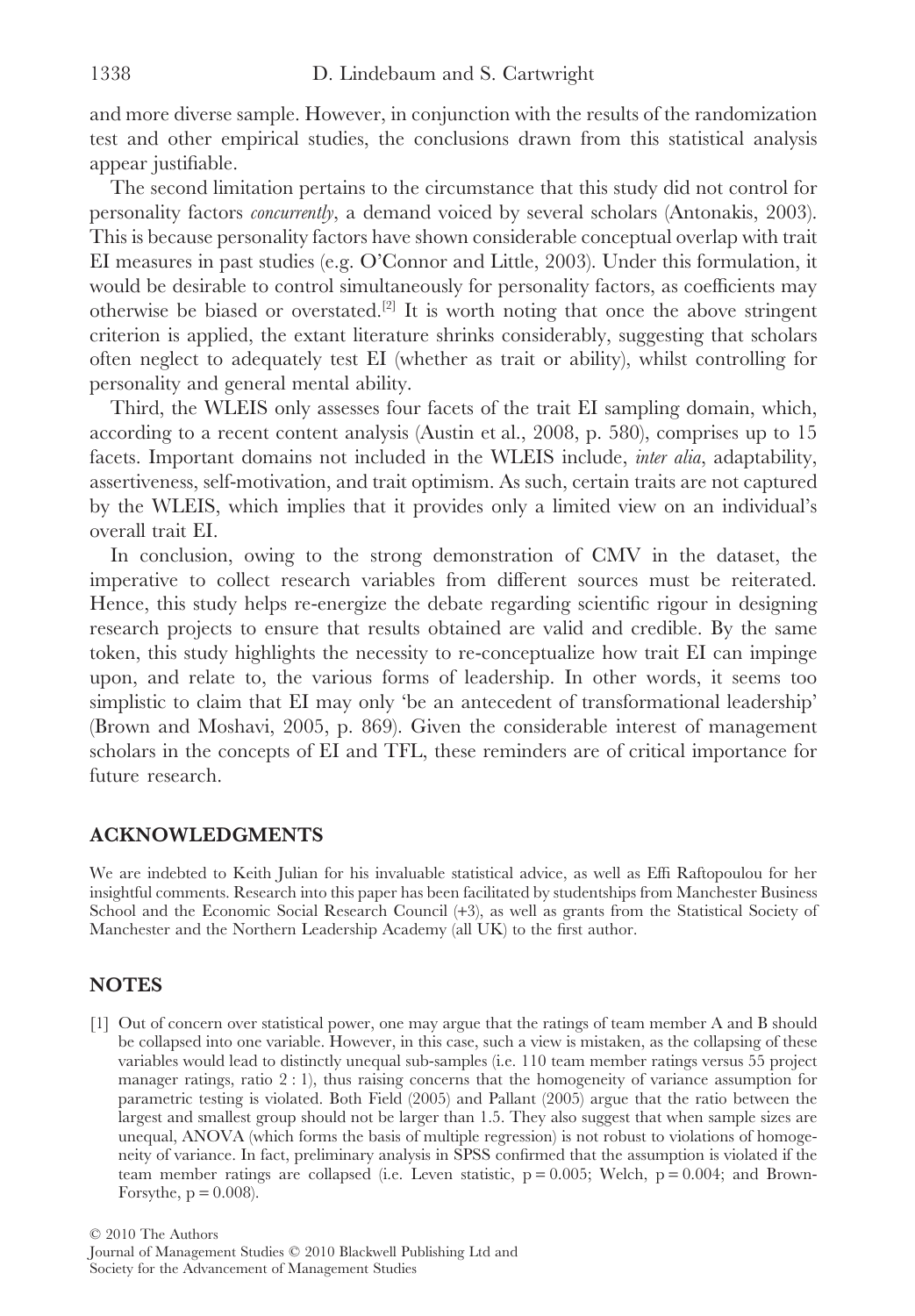[2] As trait EI is the construct of interest, there is no need to control for general mental ability, as trait EI is located in personality rather cognitive ability theory (see Petrides et al., 2007).

#### **REFERENCES**

- Agapiou, A., Flanagan, R., Norman, G. and Notman, D. (1998). 'The changing role of builders merchants in the construction supply chain'. *Construction Management and Economics*, **16**, 351–61.
- Alban-Metcalfe, J. and Alimo-Metcalfe, B. (2007). 'Development of a private sector version of the (Engaging) Transformational Leadership Questionnaire'. *Leadership and Organisation Development Journal*, **28**, 104–21.
- Alimo-Metcalfe, B. and Alban-Metcalfe, J. (2001). 'The development of a new Transformational Leadership Questionnaire'. *Journal of Occupational and Organizational Psychology*, **74**, 1–27.
- Alimo-Metcalfe, B. and Alban-Metcalfe, J. (2005). 'Leadership: time for a new direction?'. *Leadership*, **1**, 51–71.
- Antonakis, J. (2003). 'Why "emotional intelligence" does not predict leadership effectiveness: a comment on Prati, Douglas, Ferris, Ammeter and Buckley'. *International Journal of Organizational Analysis*, **11**, 355–61.
- Antonakis, J., Schriesheim, C. A., Donovan, J. A., Gopalakrishna-Pillai, K., Pellegrini, E. K. and Rossomme, J. L. (2004). 'Methods for studying leadership'. In Antonakis, J., Cianciolo, A. T. and Sternberg, R. J. (Eds), *The Nature of Leadership*. Thousand Oaks, CA: Sage, 48–70.
- Antonakis, J., Ashkanasy, N. M. and Dasborough, M. T. (2009). 'Does leadership need emotional intelligence?'. *Leadership Quarterly*, **20**, 247–61.
- Ashkanasy, N. M. and Dasborough, M. T. (2003). 'Emotional awareness and emotional intelligence in leadership teaching'. *Journal of Education for Business*, **79**, 18–22.
- Ashkanasy, N. M. and Daus, C. S. (2005). 'Rumors of the death of emotional intelligence in organizational behavior are vastly exaggerated'. *Journal of Organizational Behavior*, **26**, 441–52.
- Ashkanasy, N. M., Härtel, C. E. J. and Zerbe, W. J. (2000). 'Emotions in the workplace: research, theory, and practise'. In Ashkanasy, N. M., Härtel, C. E. J. and Zerbe, W. J. (Eds), *Emotions in the Workplace*. Westport, CT: Quorum, 3–18.
- Atkins, P. W. B. and Wood, R. E. (2002). 'Self-versus others' ratings as predictors of assessment center ratings: validation evidence for 360-degree feedback programs'. *Personnel Psychology*, **55**, 871–904.
- Atwater, L. E. and Yammarino, F. J. (1992). 'Does self-other agreement on leadership perceptions moderate the validity of leadership and performance predictions?'. *Personnel Psychology*, **45**, 141–64.
- Austin, E. J., Parker, J. D. A., Petrides, K. V. and Saklofske, D. H. (2008). 'Emotional intelligence'. In Boyle, G. J., Matthews, G. and Saklofske, D. H. (Eds), *The Sage Handbook of Personality Theory and Assessment*. London: Sage, 576–96.
- Avolio, B. J., Waldman, D. A. and Yammarino, F. J. (1991). 'Leading in the 1990s: the four I's of transformational leadership'. *Journal of European Industrial Training*, **15**, 9–16.
- Barbuto, J. J. E. and Burbach, M. E. (2006). 'The emotional intelligence of transformational leaders: a field study of elected officials'. *Journal of Social Psychology*, **146**, 51–64.
- Barling, J., Slater, F. and Kelloway, E. K. (2000). 'Transformational leadership and emotional intelligence: an exploratory study'. *Leadership and Organisation Development Journal*, **21**, 157–61.
- Bar-On, R. (1997). *The Emotional Quotient Inventory (EQ-i): A Test of Emotional Intelligence*. Toronto: Multi-Health Systems.
- Bass, B. M. (1985). *Leadership and Performance beyond Expectations*. New York: Free Press.
- Bass, B. M. (1990). 'From transactional to transformational leadership: learning to share the vision'. *Organizational Dynamics*, **18**, 19–31.
- Bass, B. M. and Avolio, B. J. (1994). *Improving Organizational Effectiveness Through Transformational Leadership*. London: Sage.
- Bresnen, M. and Marshall, N. (2001). 'Understanding the diffusion and application of new management ideas in construction'. *Engineering, Construction, and Architectural Management*, **8**, 335–45.
- Brody, N. (2004). 'What cognitive intelligence is and what emotional intelligence is not'. *Psychological Inquiry*, **15**, 234–8.
- Brown, F. W. and Moshavi, D. (2005). 'Transformational leadership and emotional intelligence: a potential pathway for an increased understanding of interpersonal influence'. *Journal of Organizational Behavior*, **26**, 867–71.
- Brown, F. W. and Reilly, M. D. (2008). 'Emotional intelligence, transformational leadership and gender: correlation and interaction possibilities'. *Journal of International Management Studies*, **3**, 1–9.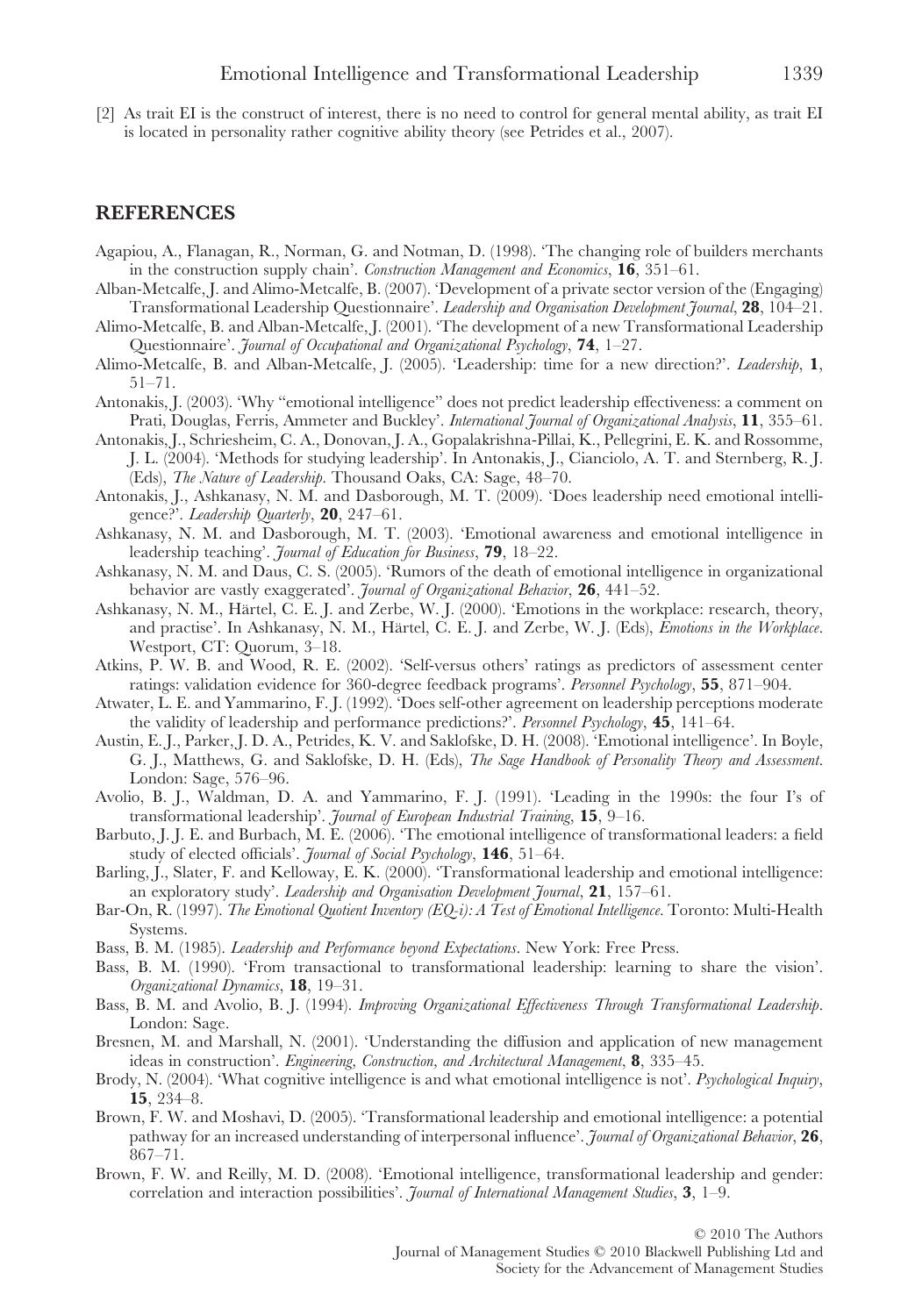- Brown, F. W., Bryant, S. E. and Reilly, M. D. (2006). 'Does emotional intelligence as measured by the EQI – influence transformational leadership and/or desirable outcomes?'. *Leadership and Organisation Development Journal*, **27**, 330–51.
- Burns, J. M. G. (1978). *Leadership*. New York: Harper & Row.
- Butler, C. J. and Chinowsky, P. S. (2006). 'Emotional intelligence and leadership behavior in construction executives'. *Journal of Management in Engineering*, **22**, 119–25.
- Calvert, R. E., Bailey, G. and Coles, D. (1995). *Introduction to Building Management*. London: Butterworth Heinemann.
- Campbell, D. T. and O'Connell, E. J. (1982). 'Methods as diluting trait relationships rather than adding irrelevant systematic variance'. In Brinberg, D. and Kidder, L. (Eds), *Forms of Validity in Research*. San Francisco, CA: Jossey-Bass, 93–111.
- Cartwright, S. and Pappas, C. (2008). 'Emotional intelligence, its measurement and implications for the workplace'. *International Journal of Management Reviews*, **10**, 149–71.
- Caruso, D. R. and Salovey, P. (2004). *The Emotionally Intelligent Manager: How to Develop and Use the Four Key Emotional Skills of Leadership*. San Francisco, CA: Jossey-Bass.
- Cherniss, C. (2000). 'Social and emotional competence in the workplace'. In Bar-On, R. and Parker, J. D. (Eds), *The Handbook of Emotional Intelligence: Theory, Development, Assessment, and Application at Home, School, and in the Workplace*. San Francisco, CA: Jossey-Bass, 433–58.
- Cohen, J. (1988). *Statistical Power Analysis for the Behavioral Sciences*. Hillsdale, NJ: Erlbaum.
- Côté, S. and Miners, C. T. H. (2006). 'Emotional intelligence, cognitive intelligence, and job performance'. *Administrative Science Quarterly*, **51**, 1–28.
- Dainty, A. R. J., Bryman, A. and Price, A. D. F. (2002). 'Empowerment within the UK construction sector'. *Leadership and Organization Development Journal*, **23**, 333–42.
- Dainty, A. R. J., Raiden, A. B. and Neale, R. H. (2004). 'Psychological contract expectations of construction project managers'. *Engineering, Construction and Architectural Management*, **11**, 33–44.
- Davey, G. (2005). *Encyclopaedic Dictionary of Psychology*. London: Hodder Arnold.
- Doty, D. H. and Glick, W. H. (1998). 'Common methods bias: does common methods variance really bias results?'. *Organizational Research Methods*, **1**, 374–406.
- Downey, L. A., Papageorgiou, V. and Stough, C. (2006). 'Examining the relationship between leadership, emotional intelligence and intuition in senior female managers'. *Leadership and Organisation Development Journal*, **27**, 250–64.
- Drucker, P. F. (1994). 'The age of social transformation'. *Atlantic Monthly*, **274**, 53–71.
- Druskat, V. and Druskat, P. (2006). 'Applying emotional intelligence in project working'. In Pryke, S. and Smyth, H. (Eds), *The Management of Complex Projects: A Relational Approach*. Oxford: Blackwell, 78–96.
- Duckett, H. and Macfarlane, E. (2003). 'Emotional intelligence and transformational leadership in retailing'. *Leadership and Organization Development Journal*, **24**, 309–17.
- Egan, J. (1998). *Rethinking Construction*. London: HMSO.
- Field, A. P. (2005). *Discovering Statistics Using SPSS*. London: Sage.
- Foster, C. A. and Law, M. R. F. (2006). 'How many perspectives provide a compass? Differentiating 360-degree and multi-source feedback'. *International Journal of Selection and Assessment*, **14**, 288–91.
- Freudenthaler, H. H., Neubauer, A. C., Gabler, P., Scherl, W. G. and Rindermann, H. (2008). 'Testing and validating the trait emotional intelligence questionnaire (TEIQue) in a German-speaking sample'. *Personality and Individual Differences*, **45**, 673–8.
- Gabriel, Y. and Griffiths, D. S. (2002). 'Emotion, learning and organizing'. *The Learning Organization*, **9**, 214–21.
- Gardner, L. and Stough, C. (2002). 'Examining the relationship between leadership and emotional intelligence in senior level managers'. *Leadership and Organization Development Journal*, **23**, 68–78.
- George, J. M. (2000). 'Emotions and leadership: the role of emotional intelligence'. *Human Relations*, **53**, 1027–55.
- Goleman, D. (1995). *Emotional Intelligence: Why It Can Matter More Than IQ*. New York: Bantam Books.
- Goleman, D. (1998). *Working with Emotional Intelligence*. London: Bloomsbury Publishing.
- Guilford, J. P. (1954). *Psychometric Methods*. New York: McGraw-Hill.
- Harris, F. and McCaffer, R. (2001). *Modern Construction Management*. Oxford: Blackwell Science.
- Hogan, R. and Hogan, J. (2001). 'Assessing leadership: a view from the Dark Side'. *International Journal of Selection and Assessment*, **9**, 40–51.
- Holt, G. D., Love, P. E. D. and Nesan, L. J. (2000). 'Employee empowerment in construction: an implementation model for process improvement'. *Team Performance Management*, **6**, 47–51.
- Huck, S. W. (2004). *Reading Statistics and Research*. Boston, MA: Pearson Education.

© 2010 The Authors

Journal of Management Studies © 2010 Blackwell Publishing Ltd and Society for the Advancement of Management Studies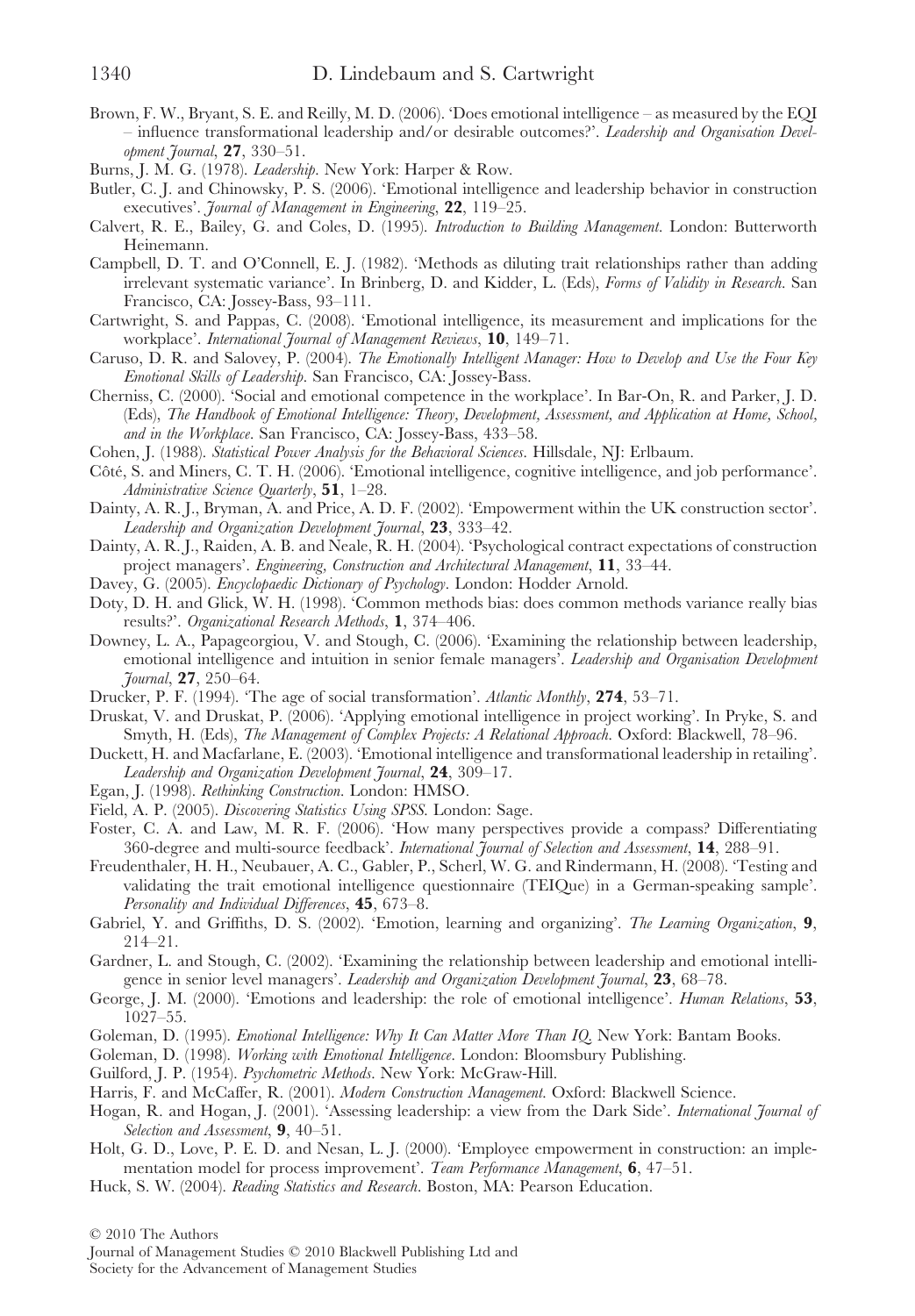- Hunt, J. G. (1991). *Leadership: A New Synthesis*. Newbury Park, CA: Sage.
- Hunter, S. T., Tate, B. W., Dzieweczynski, J. L. and Pesin, L. (in press). 'Understanding the antecedents of leader errors: a multilevel perspective'. In Hansbrough, T. and Schyns, B. (Eds), *When Leadership Goes Wrong: Destructive Leadership, Mistakes and Ethical Failures*. Charlotte, NC: Information Age Publishing, in press.
- Jansen, J. J. P., George, G., Van den Bosch, F. A. J. and Volberda, H. W. (2008). 'Senior team attributes and organizational ambidexterity: the moderating role of transformational leadership'. *Journal of Management Studies*, **45**, 982–1007.
- Jordan, P. J., Ashkanasy, N. M., Härtel, C. E. J. and Hooper, G. S. (2002). 'Workgroup emotional intelligence: scale development and relationship to team process effectiveness and goal focus'. *Human Resource Management Review*, **12**, 195–214.
- Judge, G. G., Hill, R. C., Griffiths, W. E. and Lütkepohl, H. (1985). *The Theory and Practice of Econometrics*. New York: Wiley.
- Judge, T. A., Bono, J. E., Ilies, R. and Gerhardt, M. W. (2002). 'Personality and leadership: a qualitative and quantitative review'. *Journal of Applied Psychology*, **87**, 765–80.
- Kelan, E. K. (2008). 'Emotions in a rational profession: the gendering of skills in ICT work'. *Gender, Work & Organization*, **15**, 49–71.
- Kline, T. J. B., Sulsky, L. M. and Rever-Moriyama, S. D. (2000). 'Common method variance and specification errors: a practical approach to detection'. *Journal of Psychology*, **134**, 401–21.
- Kroeck, K. G., Lowe, K. B. and Brown, K. W. (2004). 'The assessment of leadership'. In Antonakis, J., Cianciolo, A. T. and Sternberg, R. J. (Eds), *The Nature of Leadership*. Thousand Oaks, CA: Sage, 71–97.
- Kuhnert, K. W. (1994). 'Transforming leadership: developing people through delegation'. In Bass, B. M. and Avolio, B. J. (Eds), *Improving Organizational Effectiveness through Transformational Leadership*. Thousand Oaks, CA: Sage, 10–25.
- Küpers, W. and Weibler, J. (2006). 'How emotional is transformational leadership really? Some suggestions for a necessary extension'. *Leadership and Organisation Development Journal*, **27**, 363–83.
- Latham, M. (1994). *Constructing the Team*. London: HMSO.
- Law, K. S., Wong, C. and Song, L. J. (2004). 'The construct and criterion validity of emotional intelligence and its potential utility for management studies'. *Journal of Applied Psychology*, **89**, 483–96.
- Lawler, E. (1967). 'The multitrait-multirater approach to measuring managerial job performance'. *Journal of Applied Psychology*, **51**, 369–81.
- Leban, W. and Zulauf, C. (2004). 'Linking emotional intelligence abilities and transformational leadership styles'. *Leadership and Organization Development Journal*, **25**, 554–64.
- Lieberman, S. (1956). 'The effects of changes in roles on the attitudes of role occupants'. *Human Relations*, **9**, 385–402.
- Lindebaum, D. (2009). 'Rhetoric or remedy? A critique on developing emotional intelligence'. *Academy of Management Learning and Education*, **8**, 225–37.
- Lindebaum, D. (in press). 'Negative emotion positive outcomes: a study of construction project managers'. In Hansbrough, T. and Schyns, B. (Eds), *When Leadership Goes Wrong: Destructive Leadership, Mistakes and Ethical Failures*. Charlotte, NC: Information Age Publishing, in press.
- Lindell, M. K. and Whitney, D. J. (2001). 'Accounting for common method variance in cross-sectional research designs'. *Journal of Applied Psychology*, **86**, 114–21.
- Loosemore, M., Dainty, A. and Lingard, H. (2003). *Human Resource Management in Construction Projects: Strategic and Operational Approaches*. London: Taylor and Francis.
- Maitlis, S. and Sonenshein, S. (2010). 'Sensemaking in crisis and change: inspiration and insights from Weick (1988)'. *Journal of Management Studies*, **47**, 551–80.
- Mandell, B. and Pherwani, S. (2003). 'Relationship between emotional intelligence and transformational leadership style: a gender comparison'. *Journal of Business and Psychology*, **17**, 387–404.
- Matthews, G., Roberts, R. D. and Zeidner, M. (2004). 'Seven myths about emotional intelligence'. *Psychological Inquiry*, **15**, 179–96.
- Mayer, J. D. and Salovey, P. (1997). 'What is emotional intelligence?'. In Salovey, P. and Sluyter, D. (Eds), *Emotional Development and Emotional Intelligence: Implications for Educators*. New York: Basic Books, 3–31.
- Mayer, J. D., Salovey, P. and Caruso, D. R. (2002). *Mayer-Salovey-Caruso-Emotional Intelligence Test (MSCEIT) Users' Manual*. Toronto: MHS Publishers.
- Mayer, J. D., Salovey, P. and Caruso, D. R. (2004). 'Emotional intelligence: theory, findings, and implications'. *Psychological Inquiry*, **15**, 197–215.
- Meindl, J. R. (1995). 'The romance of leadership as a follower-centric theory a social constructionist approach'. *Leadership Quarterly*, **6**, 329–41.